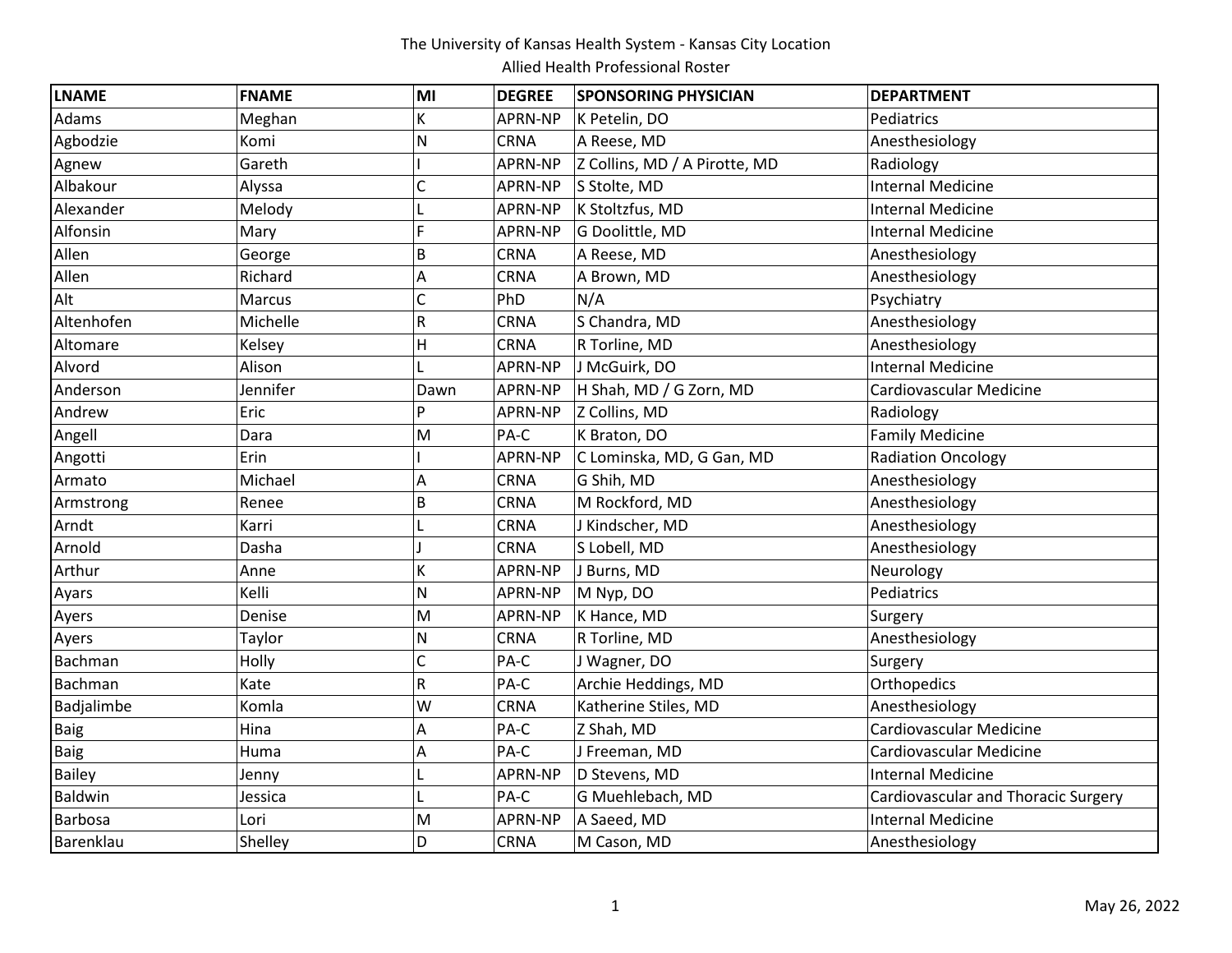| <b>LNAME</b>     | <b>FNAME</b> | MI | <b>DEGREE</b>  | <b>SPONSORING PHYSICIAN</b>      | <b>DEPARTMENT</b>                   |
|------------------|--------------|----|----------------|----------------------------------|-------------------------------------|
| Barnard          | Martha       |    | PhD            | N/A                              | Pediatrics                          |
| Barnett-Doyle    | Emily        |    | APRN-NP        | K Porter-Williamson, MD          | <b>Internal Medicine</b>            |
| Bassi            | Morgan       | N  | <b>CRNA</b>    | Kimberlee Reetz, MD              | Anesthesiology                      |
| <b>Bates</b>     | Elizabeth    |    | APRN-NP        | M Nyp, DO                        | Pediatrics                          |
| <b>Bates</b>     | Carolyn      | R  | PhD            |                                  | Pediatrics                          |
| <b>Bauer</b>     | Abby         |    | APRN-NP        | A Vidic, MD                      | Cardiovascular Medicine             |
| Baughman         | Haylie       | А  | <b>CCC-SLP</b> | J. Garnett, MD                   | Otorhinolaryngology                 |
| Bebermeyer       | Nicole       | Α  | APRN-NP        | L Pitts, MD                      | <b>Internal Medicine</b>            |
| <b>Beckley</b>   | Casey        | N  | CRNA           | M Rockford, MD                   | Anesthesiology                      |
| Beemer           | Megan        | P  |                | APRN-NMVA Mancillas, MD          | <b>Gynecology and Obstetrics</b>    |
| <b>Beezley</b>   | Linda        |    | APRN-NP        | K Hance, MD                      | Surgery                             |
| <b>Beiker</b>    | Rachel       | N  | PA-C           | A Nagji, MD                      | Cardiovascular and Thoracic Surgery |
| Belden           | Jordan       | S  | PT             | E Bruce Toby, MD                 | Orthopedics                         |
| Belko            | Kristen      | R  | APRN-NP        | M Nyp, DO                        | Pediatrics                          |
| Bell             | Josie        | Z  | CRNA           | M McCartney, MD                  | Anesthesiology                      |
| <b>Bellinger</b> | Skylar       | A  | PhD            | N/A                              | Pediatrics                          |
| Bendure          | Garrett      |    | CRNA           | M Cason, MD                      | Anesthesiology                      |
| Bendure          | Jennifer     | Α  | <b>CRNA</b>    | J Kindscher, MD                  | Anesthesiology                      |
| Bennett          | Rebecca      | M  | <b>RD</b>      | K. Grdinovac, MD                 | <b>Internal Medicine</b>            |
| <b>Bennetts</b>  | Paul         | S  | CRNA           | R Torline, MD                    | Anesthesiology                      |
| Bergman          | Michael      | M  | APRN-NP        | J. Noland, MD                    | <b>Family Medicine</b>              |
| Berry            | Kelly        | M  | <b>CCC-SLP</b> | K Ellerbeck, MD                  | Pediatrics                          |
| Bertken          | Allison      | H  | APRN-NP        | R Chuda, MD                      | <b>Internal Medicine</b>            |
| <b>Bettis</b>    | Sarah        |    | APRN-NP        | B Flynn, MD / E Doan, MD         | Anesthesiology                      |
| Beyer            | Mary         | K  | CRNA           | K Stiles, MD                     | Anesthesiology                      |
| <b>Biggs</b>     | Jennifer     | M  | PA-C           | R Korentager, MD                 | <b>Plastic Surgery</b>              |
| <b>Bild</b>      | Stephanie    |    | APRN-NP        | E Daon, MD / M Wiley, MD         | Cardiovascular and Thoracic Surgery |
| Bingham          | Morgan       |    | APRN-NP        | B Flynn, MD / M Danter, MD       | Anesthesiology                      |
| Bingham          | Zora         | Α  | APRN-NP        | J McGuirk, DO                    | <b>Internal Medicine</b>            |
| <b>Bird</b>      | Michaela     | D  | <b>CRNA</b>    | S. Lobell, MD                    | Anesthesiology                      |
| <b>Bittner</b>   | Cassandra    | K  |                | MS (Autism Kathryn Ellerbeck, MD | Pediatrics                          |
| <b>Black</b>     | Catherine    |    | APRN-NP        | K Ellerbeck, MD                  | Pediatrics                          |
| <b>Black</b>     | Lora         |    | PhD            | N/A                              | Psychiatry                          |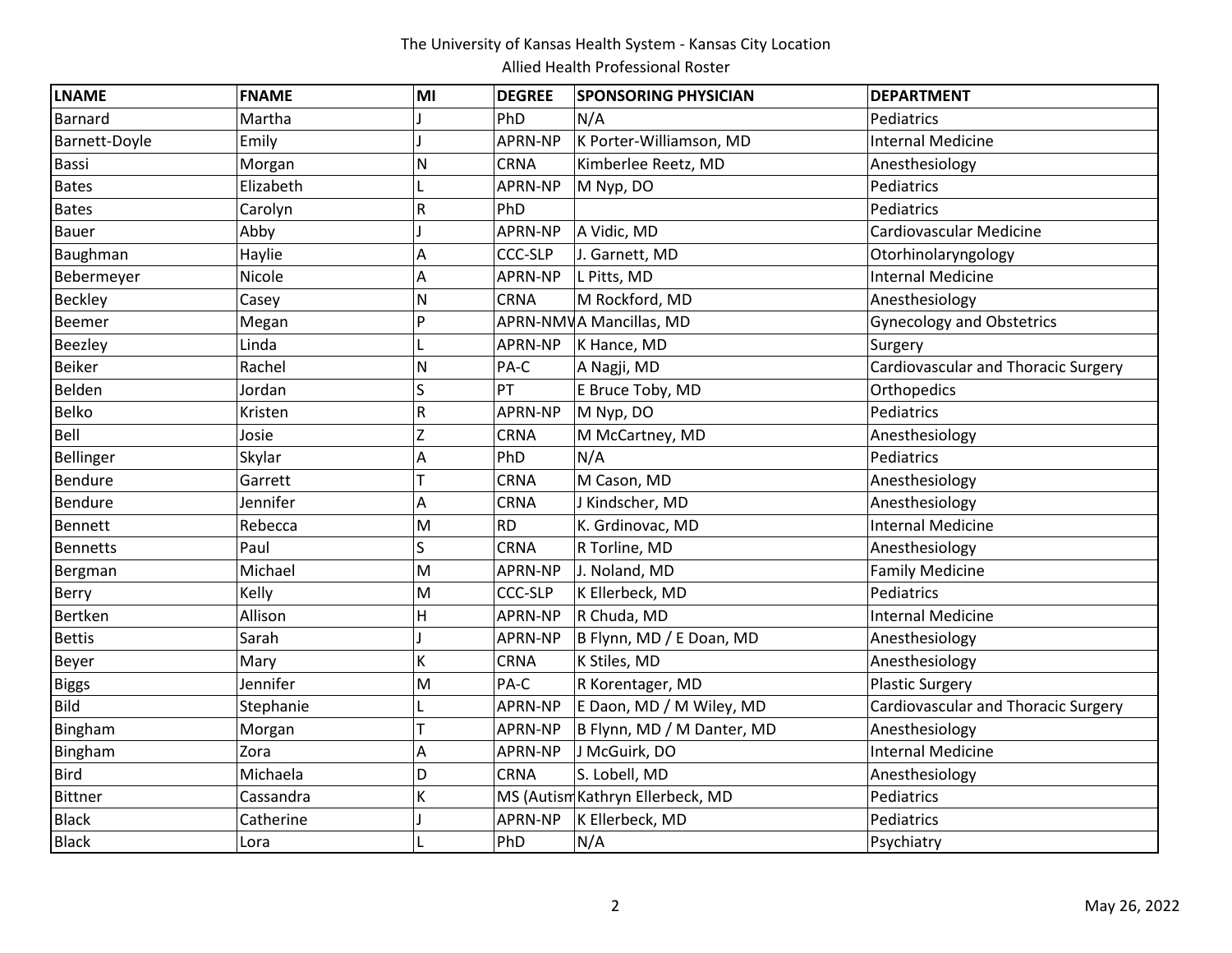| <b>LNAME</b>   | <b>FNAME</b> | MI | <b>DEGREE</b> | <b>SPONSORING PHYSICIAN</b> | <b>DEPARTMENT</b>                |
|----------------|--------------|----|---------------|-----------------------------|----------------------------------|
| <b>Black</b>   | William      | R  | PhD           | N/A                         | Pediatrics                       |
| Blanchard      | Christopher  | M  | <b>CRNA</b>   | D Lemons, MD                | Anesthesiology                   |
| Blau           | Alissa       | Þ  | <b>CRNA</b>   | James Jacob, MD             | Anesthesiology                   |
| Boaz           | Marilyn      | Ė  | OT            | J. Brubacher, MD            | Orthopedics                      |
| <b>Bock</b>    | Karen        |    | PT            | J Statland, MD              | Neurology                        |
| <b>Bohn</b>    | Arlin        | E  | <b>LSCSW</b>  | J Burns, MD                 | Neurology                        |
| <b>Bonci</b>   | Lauren       | K  | APRN-NP       | J McRae, MD                 | <b>Internal Medicine</b>         |
| <b>Born</b>    | Wendi        | K  | PhD           | N/A                         | <b>Family Medicine</b>           |
| Boswell        | Rita         | C  | PA-C          | D Anderson, MD              | <b>Family Medicine</b>           |
| <b>Bowlin</b>  | Megan        |    | PT            | J Sojka, MD                 | Orthopedics                      |
| Bowman         | Laurie       |    | APRN-NP       | M Thomas, MD                | <b>Emergency Medicine</b>        |
| <b>Brady</b>   | Leslee       | M  | APRN-NP       | A. Park, DO                 | <b>Emergency Medicine</b>        |
| <b>Branch</b>  | Jennifer     |    | APRN-NP       | D Cibrik, MD                | <b>Internal Medicine</b>         |
| Breidenthal    | Cary         | Α  | <b>CRNA</b>   | E Plaza, MD                 | Anesthesiology                   |
| <b>Brewer</b>  | Lauren       |    | APRN-NP       | M Nyp, DO                   | Pediatrics                       |
| <b>Bridges</b> | Alexis       | D  | PA-C          | D Robbins, MD               | <b>Internal Medicine</b>         |
| <b>Bright</b>  | Brittany     | N  | APRN-NP       | M Nyp, DO                   | Pediatrics                       |
| <b>Brim</b>    | Tara         |    | PhD           |                             | <b>Internal Medicine</b>         |
| <b>Brimmer</b> | Kory         |    | <b>CRNA</b>   | M. Rockford, MD             | Anesthesiology                   |
| Broadbent      | Terry        |    | APRN-NP       | A Peterson, MD              | <b>Emergency Medicine</b>        |
| <b>Brokaw</b>  | Stephanie    |    | APRN-NP       | T Schmitt, MD               | Surgery                          |
| <b>Brooks</b>  | Krista       | K  | <b>CRNA</b>   | M Hedlund, MD               | Anesthesiology                   |
| <b>Brown</b>   | Lauren       | E  | <b>CRNA</b>   | A Reese, MD                 | Anesthesiology                   |
| <b>Brown</b>   | <b>Brice</b> | D  | PA-C          | D Duchene, MD               | Urology                          |
| <b>Bruce</b>   | Amanda       | Ś  | PhD           | N/A                         | Pediatrics                       |
| Bruggeman      | Erin         | M  | <b>CRNA</b>   | B. O'Malley, MD             | Anesthesiology                   |
| Brunette       | Amanda       | M. | PhD           | <b>NA</b>                   | Neurology                        |
| <b>Bryant</b>  | Aimee        | R  | APRN-NP       | M Patel, MD                 | <b>Internal Medicine</b>         |
| <b>Bulmash</b> | Mary Ellen   |    | PA-C          | M. Huggins, MD              | <b>Gynecology and Obstetrics</b> |
| <b>Bunten</b>  | Linda        |    | APRN-NP       | R Hyde, MD                  | <b>Internal Medicine</b>         |
| <b>Burkett</b> | Kristen      | M  | APRN-NP       | G Doolittle, MD             | <b>Internal Medicine</b>         |
| <b>Burns</b>   | Jessica      | A  | APRN-NP       | M Nyp, DO                   | Pediatrics                       |
| <b>Burns</b>   | Kara         | M  | APRN-NP       | B Gupta, MD                 | Cardiovascular Medicine          |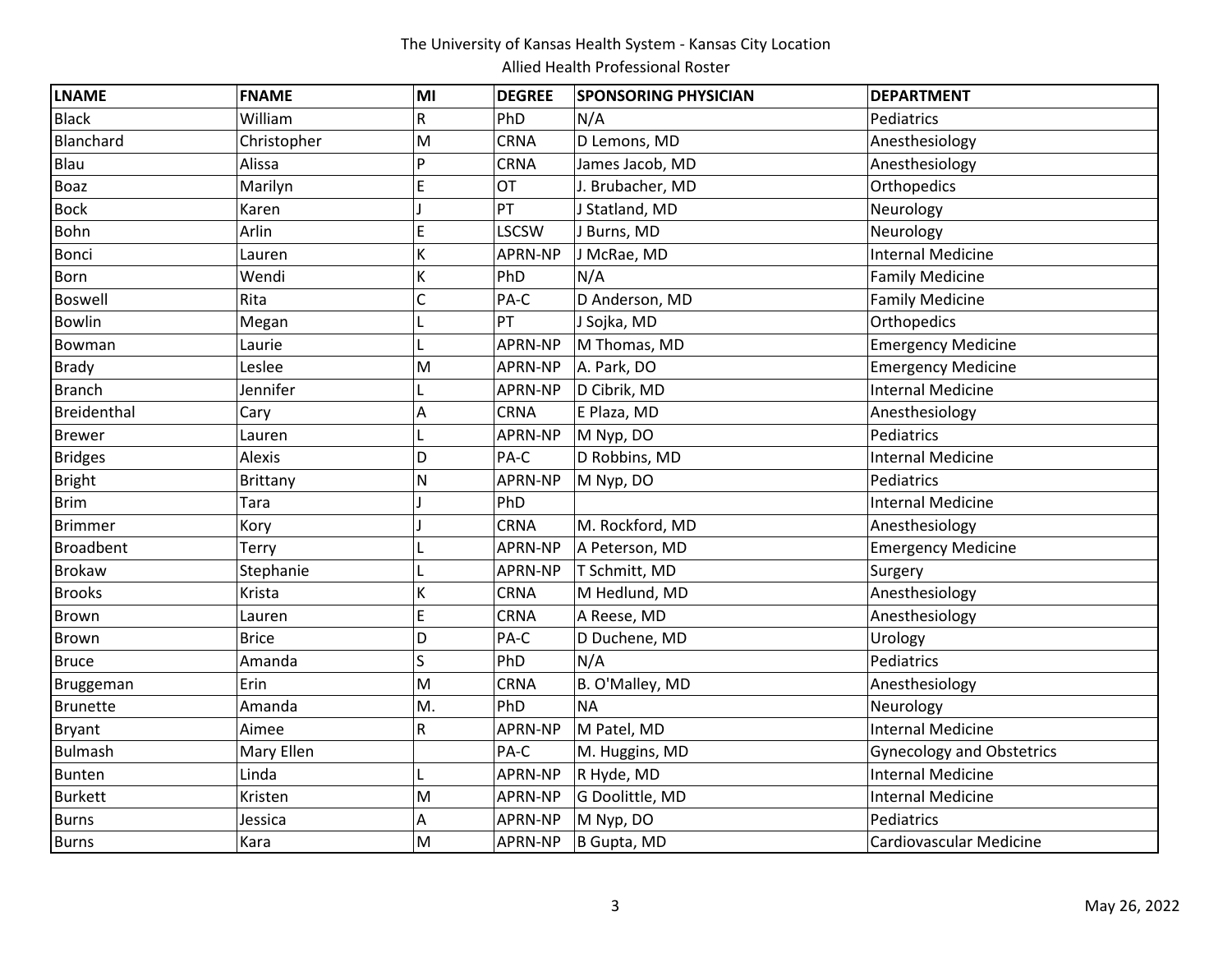| <b>LNAME</b>   | <b>FNAME</b>  | MI             | <b>DEGREE</b>  | <b>SPONSORING PHYSICIAN</b> | <b>DEPARTMENT</b>                          |
|----------------|---------------|----------------|----------------|-----------------------------|--------------------------------------------|
| <b>Burris</b>  | <b>Brandi</b> |                | <b>CRNA</b>    | T Sowder, MD                | Anesthesiology                             |
| Caldino        | Melissa       | R              | PA-C           | E Daon, MD                  | <b>Cardiovascular and Thoracic Surgery</b> |
| Caldwell       | Jan           | D              | APRN-NP        | B Gupta, MD                 | Cardiovascular Medicine                    |
| Caldwell       | Megan         | R              | APRN-NP        | S Mabry, MD                 | <b>Family Medicine</b>                     |
| Caldwell       | Stephanie     |                | PA-C           | B Vopat, MD                 | Orthopedics                                |
| Callison       | Aimee         | M              | <b>CRNA</b>    | J Cheney, MD                | Anesthesiology                             |
| Campbell       | Dayna         | G              | APRN-NP        | T Frey, DO                  | <b>Family Medicine</b>                     |
| Campbell       | Cole          | M              |                | AuD, CCC-AJ Burns, MD       | Neurology                                  |
| Captain        | Rebecca       | K              | APRN-NP        | M Afaq, MD                  | <b>Cardiovascular Medicine</b>             |
| Carmichael     | Leah          | N              | APRN-NP        | Z Collins, MD               | Radiology                                  |
| Carroll        | Erin          | E              | APRN-NP        | Kasi Loknath Kumar, MD      | <b>Internal Medicine</b>                   |
| Carroll        | Michael       | A              | APRN-NP        | S Ceule, MD                 | <b>Emergency Medicine</b>                  |
| Case           | Adam          | R              | APRN-NP        | F Hosseini-Aslinia, MD      | <b>Internal Medicine</b>                   |
| Cassady-Kramer | Meghan        | E              | PT             | S. Mullen                   | Orthopedics                                |
| Castagno       | Julie         | Α              | CRNA           | M Purvin, MD                | Anesthesiology                             |
| Castellano     | Veronica      |                | PA-C           | J Wagner, DO                | Surgery                                    |
| Cavlovich      | Amanda        | Ë              | APRN-NP        | M Ebersole Robinson, MD     | <b>Family Medicine</b>                     |
| Cecil          | Kristin       | A              | APRN-NP        | A Lackamp, MD/K Husmann, MD | Anesthesiology                             |
| Cepulevicius   | Amber         | K              | <b>CRNA</b>    | A. Reese, MD                | Anesthesiology                             |
| Chambers       | Lindsey       | R              | APRN-NP        | G. Nickel, MD               | <b>Family Medicine</b>                     |
| Chan           | Nakayla       |                | PA-C           | E Daon, MD                  | Cardiovascular and Thoracic Surgery        |
| Chang          | Kimberly      | A              | APRN-NP        | K Shah, MD                  | Neurosurgery                               |
| Chengappa      | Tanya         | M              | <b>CRNA</b>    | JP Pozek, MD                | Anesthesiology                             |
| Cherry         | Rhonda        |                | LSCSW          | T Long, MD                  | Psychiatry                                 |
| Chevreux       | Eva           | C              | <b>APRN-NP</b> | M Lewis MD                  | Pediatrics                                 |
| Christensen    | Erin          | $\overline{C}$ | APRN-NP        | A Heddings, MD              | Orthopedics                                |
| Christensen    | Katherine     | E              | APRN-NP        | Y Reddy, MD                 | <b>Cardiovascular Medicine</b>             |
| Clark          | Ashley        |                | APRN-NP        | L Pitts, MD                 | <b>Internal Medicine</b>                   |
| Clark          | Karen         |                | APRN-NP        | J Olson, MD                 | <b>Internal Medicine</b>                   |
| Claudet        | Michael       | A              | CRNA           | A Brown, MD                 | Anesthesiology                             |
| Clausen        | Sara          |                | PA-C           | G Zorn, MD                  | <b>Cardiovascular and Thoracic Surgery</b> |
| Clemence       | Joel          | D              | APRN-NP        | J E Allen, MD               | <b>Family Medicine</b>                     |
| Cohen          | Beau          | A              | PT             | J Sojka, MD                 | Orthopedics                                |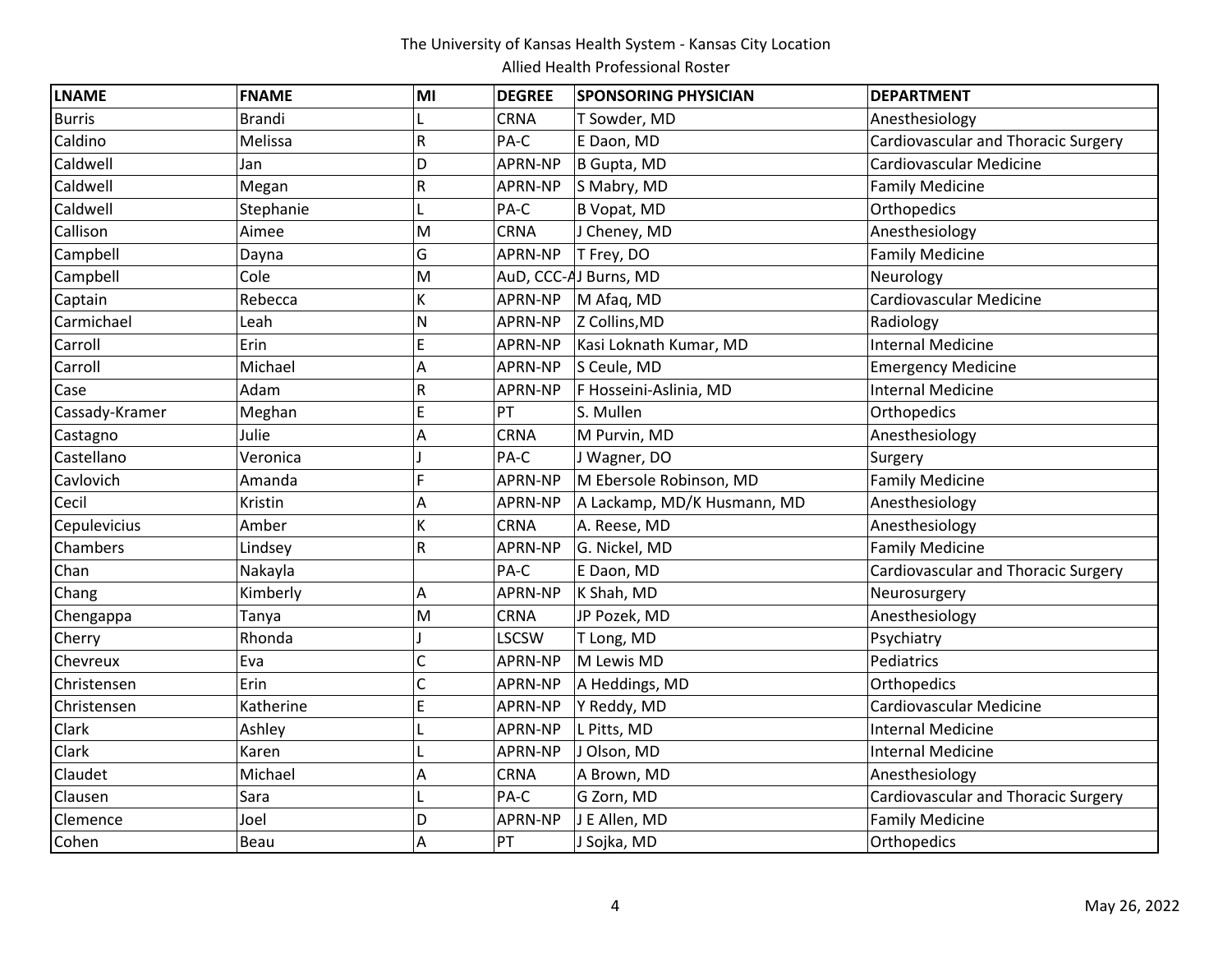| <b>LNAME</b>        | <b>FNAME</b>   | MI | <b>DEGREE</b> | <b>SPONSORING PHYSICIAN</b>    | <b>DEPARTMENT</b>                          |
|---------------------|----------------|----|---------------|--------------------------------|--------------------------------------------|
| Collins             | Debra          |    | MS, CGC       | G Doolittle                    | <b>Internal Medicine</b>                   |
| Coltharp            | Kyle           | R  | CRNA          | J Breth, MD                    | Anesthesiology                             |
| Compton             | Cara           | E  | APRN-NP       | Z Collins, MD                  | Radiology                                  |
| Connell             | Ellen          | S  | CRNA          | R Walters, MD                  | Anesthesiology                             |
| Connor              | Emily          | M  | APRN-NP       | J Ashcraft, DO                 | Surgery                                    |
| Conover             | Katherine      |    | PhD           | N/A                            | <b>Family Medicine</b>                     |
| Cook                | Carolyne       | M  | APRN-NP       | R Chamoun, MD                  | Neurosurgery                               |
| Coomes              | <b>Bradley</b> | M  | <b>CRNA</b>   | S Chandra, MD                  | Anesthesiology                             |
| Cooper              | Christina      |    | APRN-NP       | M Kinsman, MD                  | Neurosurgery                               |
| Coppage             | Andrew         | А  | APRN-NP       | L Pitts, MD                    | <b>Internal Medicine</b>                   |
| Cordell             | Judee          | S  | APRN-NP       | L Pitts, MD                    | <b>Internal Medicine</b>                   |
| Corrow              | Caleb          |    | <b>CRNA</b>   | A Reese, MD                    | Anesthesiology                             |
| Coulter             | <b>Blake</b>   |    | APRN-NP       | L Olson, MD                    | Internal Medicine                          |
| Coulter             | Shelby         | B  | APRN-NP       | E Hockstad, MD                 | Cardiovascular Medicine                    |
| Cowan               | Tiffany        | R  | CRNA          | J. Cheney, MD                  | Anesthesiology                             |
| Cox                 | Stephanie      | Α  | APRN-NP       | A LacKamp, MD / K Husmann, MD  | Anesthesiology                             |
| Cox                 | India          | R  | <b>RD</b>     | V Pandey, MD                   | Pediatrics                                 |
| Craig               | Crystal        |    | CRNA          | S Stoops, DO                   | Anesthesiology                             |
| Craigg              | Kami           |    | CRNA          | J Sweeney, MD                  | Anesthesiology                             |
| Crane-McCallister   | Robyn          | Α  | APRN-NP       | A Nagji, MD                    | <b>Cardiovascular and Thoracic Surgery</b> |
| <b>Crouch Young</b> | Mary           | K  | PT            | J Statland, MD                 | Neurology                                  |
| Crownover           | Jami           | D  | <b>CRNA</b>   | G Hendren, MD                  | Anesthesiology                             |
| Cullinan            | Jayme          | E  |               | MS (Autism K Ellerbeck, MD     | Pediatrics                                 |
| Curry               | Jody           | Α  | PA-C          | S Bormann, MD                  | Cardiovascular Medicine                    |
| Czerw               | Michelle       |    | APRN-NP       | B Kelly, DO                    | <b>Internal Medicine</b>                   |
| Dailing             | Angela         | K  | APRN-NP       | R Hyde, MD                     | <b>Internal Medicine</b>                   |
| Dale                | Andrew         | Z  | PA-C          | B. Imhoff, MD                  | <b>Emergency Medicine</b>                  |
| Darling             | Janice         |    | <b>CRNA</b>   | J Cheney, MD                   | Anesthesiology                             |
| Davidson            | Laura          | M  | APRN-NP       | R McKittrick, MD/L Spoozak, MD | Internal Medicine                          |
| Davidson            | Tiffany        | E  | APRN-NP       | L Nelson, MD                   | Pediatrics                                 |
| Davis               | Ann            | M  | PhD           | N/A                            | Pediatrics                                 |
| <b>DeGraff</b>      | Eric           | M  | CRNA          | S Stokes, DO                   | Anesthesiology                             |
| DeKeyser            | <b>Dirck</b>   |    | OD            | T Whittaker, MD                | Ophthalmology                              |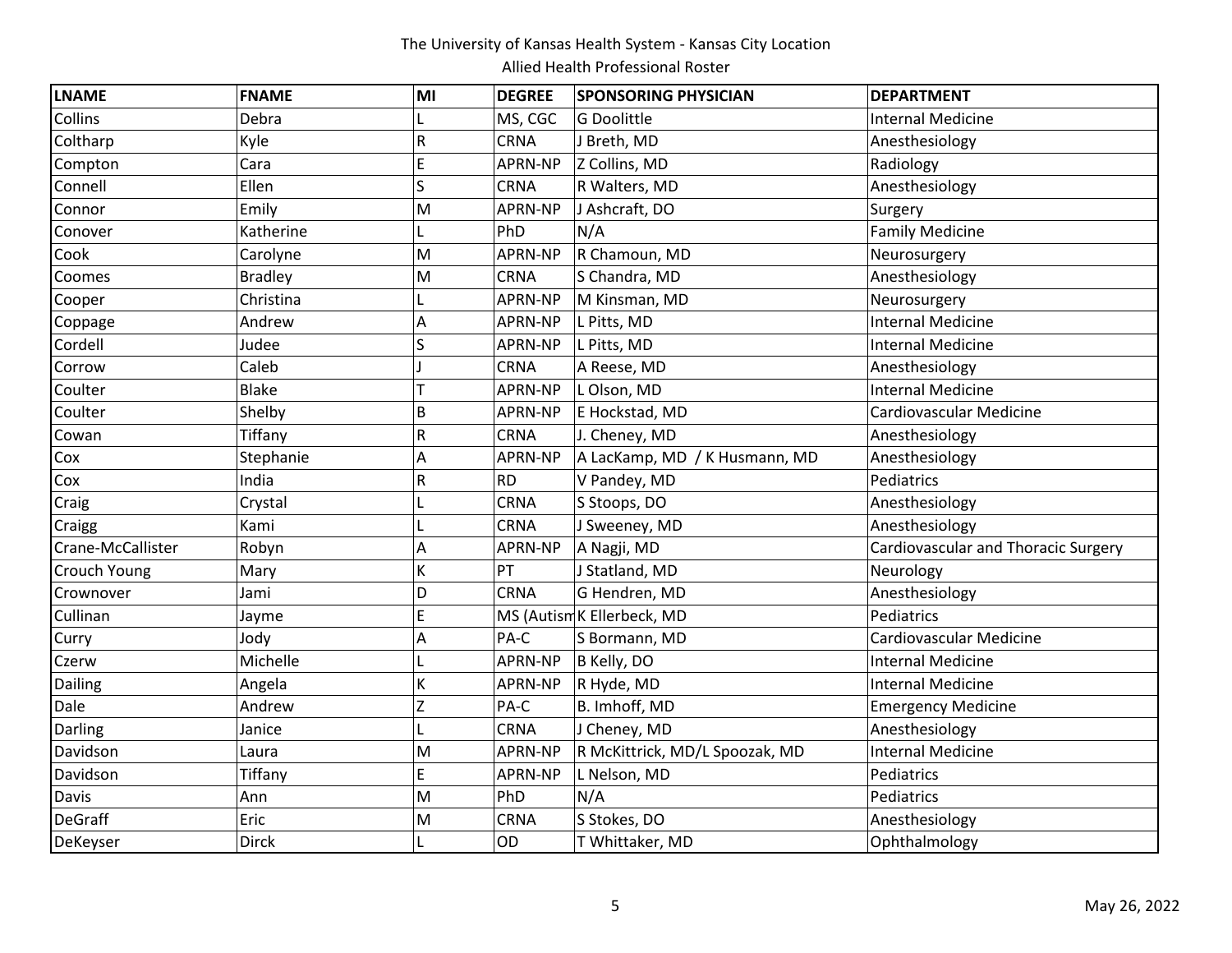| <b>LNAME</b>    | <b>FNAME</b>      | MI             | <b>DEGREE</b> | <b>SPONSORING PHYSICIAN</b>   | <b>DEPARTMENT</b>                   |
|-----------------|-------------------|----------------|---------------|-------------------------------|-------------------------------------|
| Delaney         | Kristina          | M              | APRN-NP       | M Hamblin, MD                 | <b>Internal Medicine</b>            |
| DeLano          | Megan             | L              | PA-C          | M. Collins, MD                | <b>Plastic Surgery</b>              |
| DeLozier        | Joshua            | D              | <b>CRNA</b>   | A. Reese, MD                  | Anesthesiology                      |
| Demaree         | Kaitlyn           | R              | CRNA          | A Reese, MD                   | Anesthesiology                      |
| DeMasi          | Christine         | M              | APRN-NP       | B Liskow, MD                  | Psychiatry                          |
| Dempsey         | Paige             | M              | <b>CRNA</b>   | E Plaza, MD                   | Anesthesiology                      |
| Denes-Collar    | Karin             |                | <b>LSCSW</b>  | T Long, MD                    | Psychiatry                          |
| Diekemper       | Josephine (Josie) | $\overline{C}$ | <b>RD</b>     | M Parkhurst, MD               | <b>Internal Medicine</b>            |
| Dillon          | Zachary           | K              | APRN-NP       | S Berry, MD                   | Surgery                             |
| Dinkel          | Ashley            |                | APRN-NP       | D Shanks, DO                  | <b>Family Medicine</b>              |
| Divine-Thiele   | Lauren            | P              | APRN-NP       | Z Collins, MD                 | Radiology                           |
| Doane           | Alysse            | B              | APRN-NP       | J Brubacher, MD / B Barth, MD | Orthopedics                         |
| Dodge           | Sarah             | E              | PT            | E Bruce Toby, MD              | Orthopedics                         |
| Doel            | <b>Brian</b>      | D              | <b>CRNA</b>   | S Lobell, MD                  | Anesthesiology                      |
| Dohlman         | Andrea            | Ċ              |               | APRN-CNS D Robbins, MD        | <b>Internal Medicine</b>            |
| Dolphino        | Martin            | R              | PT            | D Burton, MD                  | Orthopedics                         |
| Domino          | Rachael           | A              | APRN-NP       | S Berry, MD                   | Surgery                             |
| Doonan          | Regina            | Α              | ARNP-NP       | P Downey, MD                  | Cardiovascular and Thoracic Surgery |
| Dougan          | <b>Brooke</b>     |                | <b>CRNA</b>   | M Cason, MD                   | Anesthesiology                      |
| Downing         | Jacquelyn         | M              | APRN-NP       | B Comfort, MD                 | <b>Internal Medicine</b>            |
| Doyle           | Alexandria        |                | <b>CRNA</b>   | J Lozenski, MD                | Anesthesiology                      |
| Draffan         | Victoria          | R              | APRN-NP       | D. Ford, MD                   | Neurology                           |
| <b>Dreiling</b> | Amy               |                | CRNA          | S Leslie, MD                  | Anesthesiology                      |
| Droege          | Tyler             | Ċ              | PsyD          | N/A                           | Psychiatry                          |
| Dudenhoeffer    | Caffrey           | B              | APRN-NP       | E Al-hihi, MD                 | <b>Internal Medicine</b>            |
| Dugan           | Marriann          | M              | <b>CRNA</b>   | K Reetz, MD                   | Anesthesiology                      |
| Duncan          | James             | P              | APRN-NP       | L Pitts, MD                   | <b>Internal Medicine</b>            |
| Dwyer           | Meagan            |                | PhD           | N/A                           | Psychiatry                          |
| Dyer            | Kristin           |                | <b>CRNA</b>   | Y Xu, MD                      | Anesthesiology                      |
| Easum           | Jamie             |                | APRN-NP       | B Staples, MD                 | Anesthesiology                      |
| Eberle          | Natalie           | $\overline{C}$ | APRN-NP       | E. Hockstad, MD               | Cardiovascular Medicine             |
| Eckhoff         | Taylor            | К              | APRN-NP       | L Pitts, MD                   | <b>Internal Medicine</b>            |
| Ecklund-Johnson | Eric              | P              | PhD           | N/A                           | Neurology                           |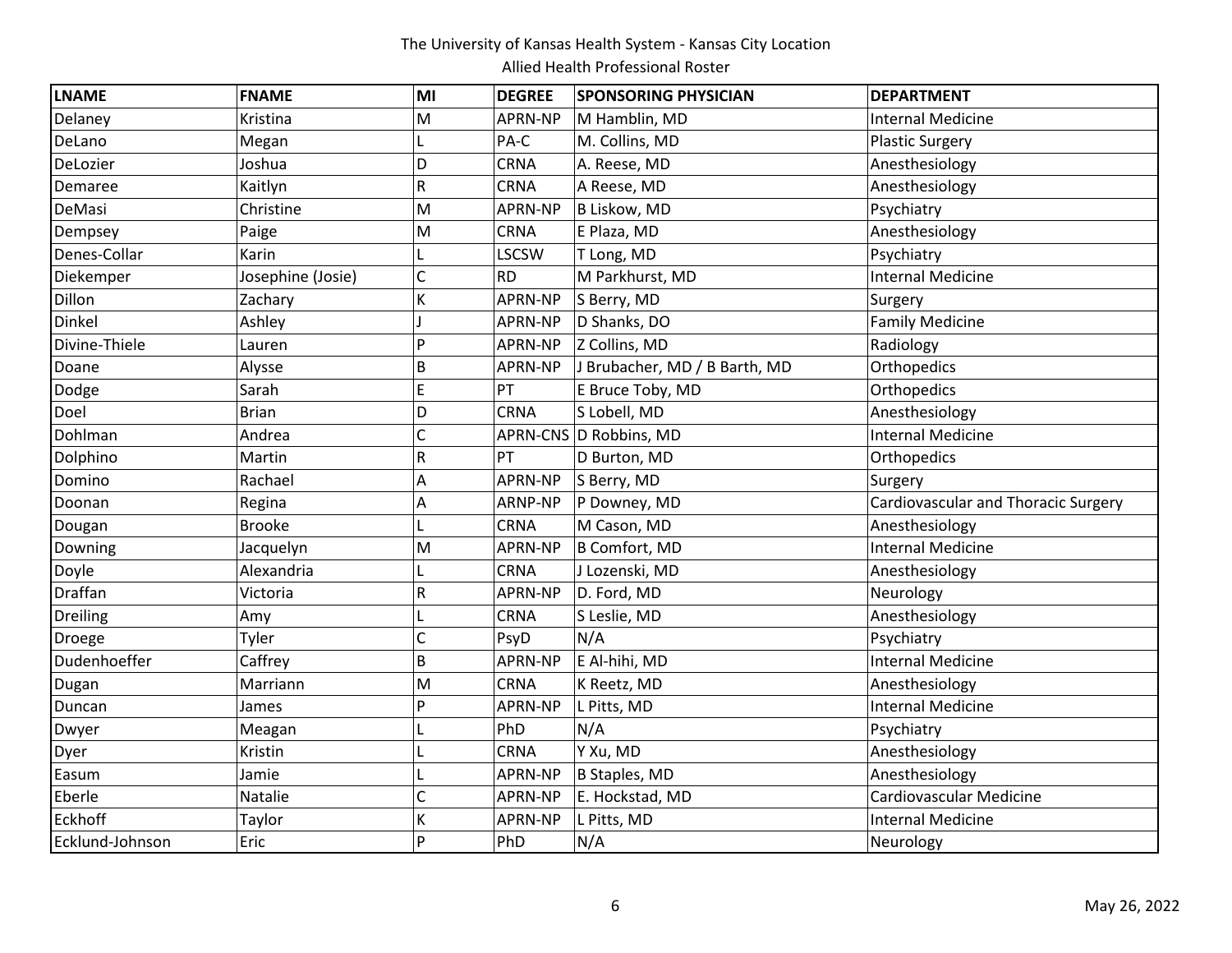| <b>LNAME</b>    | <b>FNAME</b>    | MI | <b>DEGREE</b>  | <b>SPONSORING PHYSICIAN</b> | <b>DEPARTMENT</b>                   |
|-----------------|-----------------|----|----------------|-----------------------------|-------------------------------------|
| Elkins          | <b>Brittany</b> | Α  | <b>CCC-SLP</b> | J Garnett, MD               | Otorhinolaryngology                 |
| Elkins-Sinclair | Katie           |    | APRN-NP        | M Nyp, DO                   | Pediatrics                          |
| Eller           | Annie           | E  | <b>RD</b>      | S. Stolte, MD               | <b>Internal Medicine</b>            |
| <b>Ellis</b>    | Sara            |    | APRN-NP        | M Nyp, DO                   | Pediatrics                          |
| Ellis           | Tranetta        | L  | <b>CRNA</b>    | A. Reese, MD                | Anesthesiology                      |
| Englert         | Carrie          |    | APRN-NP        | M Hoffmann, MD              | <b>Internal Medicine</b>            |
| Feehan          | Taylor          | M  | PA-C           | <b>B Staples, MD</b>        | Anesthesiology                      |
| Felin           | <b>Tricia</b>   | L  | APRN-NP        | M Douglass, MD              | Psychiatry                          |
| Fenton          | Robert          | C  | APRN-NP        | P Shastri, MD               | Pediatrics                          |
| Fenton          | Elizabeth       | Α  | CRNA           | Y Xu, MD                    | Anesthesiology                      |
| Fenzel          | Lindsey         | M  | APRN-NP        | B Osgood, MD                | <b>Internal Medicine</b>            |
| Field           | Kara            | R  | APRN-NP        | B Kelly, DO                 | Internal Medicine                   |
| Fields          | Caitlin         | G  | <b>CRNA</b>    | A Reese, MD                 | Anesthesiology                      |
| Fikru           | Samantha        | Α  | APRN-NP        | J Burns, MD                 | Neurology                           |
| Filardi         | Tanya           | Z  | <b>MD</b>      | P Camarata, MD              | Neurosurgery                        |
| Filsinger       | Gilberto        | F. | CRNA           | C Dryer, MD                 | Anesthesiology                      |
| <b>Fiscus</b>   | Nancy           | Α  | <b>CRNA</b>    | A Reese, MD                 | Anesthesiology                      |
| Fitzmaurice     | Sarah           | M  | APRN-NP        | J McGuirk, DO               | Internal Medicine                   |
| Flaming         | Christina       | M  | <b>CRNA</b>    | J Cheney, MD                | Anesthesiology                      |
| Flanagin        | Danielle        | M  | APRN-NP        | B Comfort, MD               | <b>Internal Medicine</b>            |
| Fletcher        | Kristina        |    | CCC-A          | H Staecker, MD              | Otorhinolaryngology                 |
| Floyd           | Erin            | K  | APRN-NP        | B Flynn, MD / J Kramer, MD  | Anesthesiology                      |
| Forman          | Traci           |    | <b>CRNA</b>    | J. Cheney, MD               | Anesthesiology                      |
| Forristal       | Jennifer        | Α  | <b>RD</b>      | M Parkhurst, MD             | <b>Internal Medicine</b>            |
| Foss            | Margaret        | Α  | APRN-NP        | AO Abdallah, MD             | <b>Internal Medicine</b>            |
| Foster          | Henedine        | Ċ  | APRN-NP        | M. Danter, MD / B Gupta, MD | Cardiovascular and Thoracic Surgery |
| Fowler          | Kristian        |    | APRN-NP        | F Winklhofer, MD            | <b>Internal Medicine</b>            |
| Francisco       | Tia             | M  | <b>CRNA</b>    | J Jacob, MD                 | Anesthesiology                      |
| Freivogel       | Randall         | D  | PT             | J Randall, MD               | Orthopedics                         |
| Friedman        | Elizabeth       | E  | APRN-NP        | G Doolittle, MD             | <b>Internal Medicine</b>            |
| Frisbie         | Heather         |    | <b>CRNA</b>    | J Cheney, MD                | Anesthesiology                      |
| Fry             | Katie           | M  | APRN-NP        | E Braun, MD                 | Anesthesiology                      |
| Fry             | Olivia          |    | <b>OT</b>      | J. Brubacher MD             | Orthopedics                         |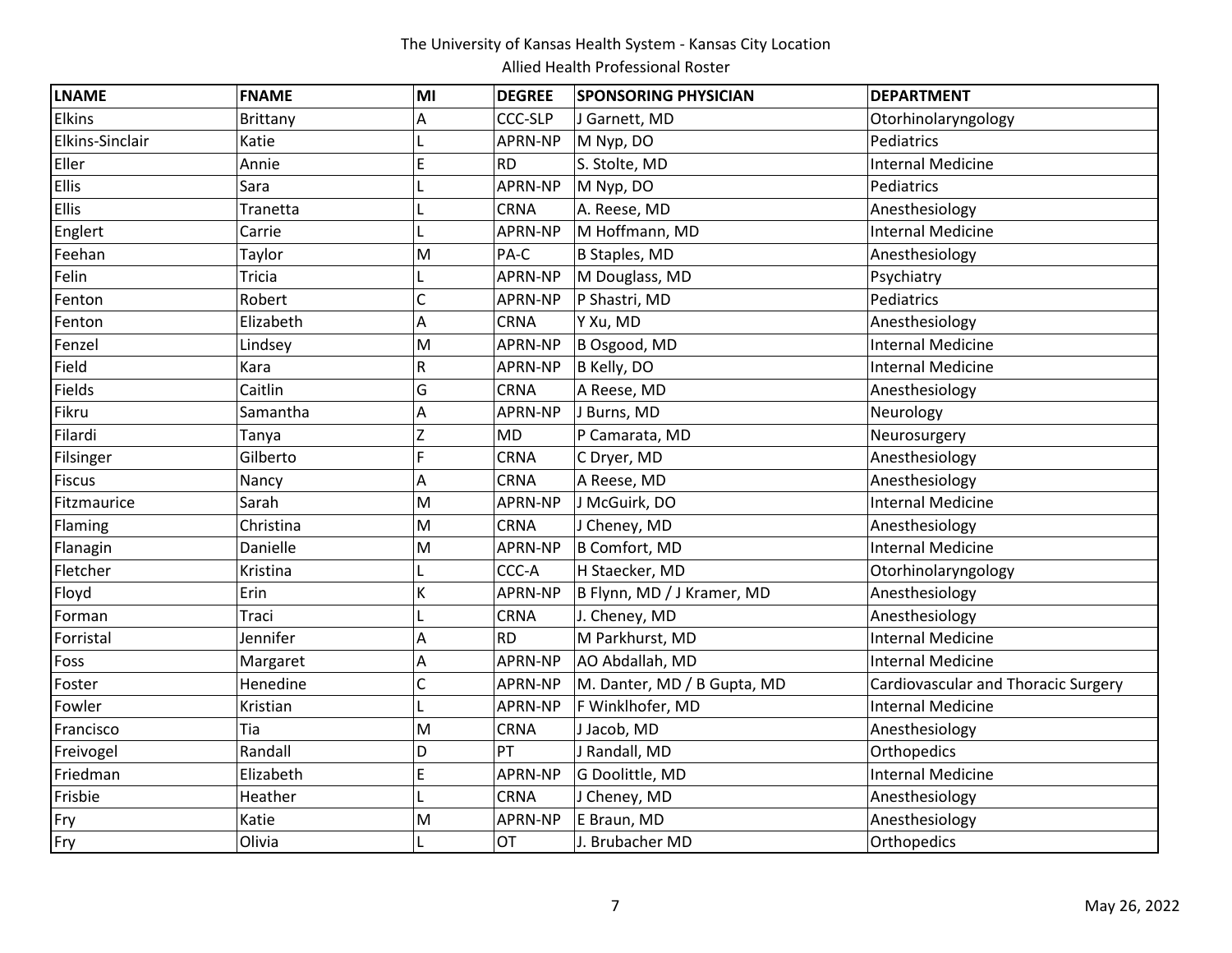| <b>LNAME</b> | <b>FNAME</b> | MI | <b>DEGREE</b> | <b>SPONSORING PHYSICIAN</b>      | <b>DEPARTMENT</b>                          |
|--------------|--------------|----|---------------|----------------------------------|--------------------------------------------|
| Funk         | Morgan       | B  | PT            | S Mullen, MD                     | Orthopedics                                |
| Gagliardi    | Mark         | A  | APRN-NP       | L Pitts, MD                      | <b>Internal Medicine</b>                   |
| Gailloux     | Catherine    | M  | APRN-NP       | EbersoleRobinson, MD/Barkman, MD | <b>Family Medicine</b>                     |
| Garner       | Heather      | R  | <b>CRNA</b>   | <b>B Staples, MD</b>             | Anesthesiology                             |
| Gengelbach   | Angela       |    | APRN-NP       | M Maz, MD                        | <b>Internal Medicine</b>                   |
| Gengler      | Timothy      | Þ  | <b>CRNA</b>   | <b>B Staples, MD</b>             | Anesthesiology                             |
| Gerken       | Kelly        | D  | PA-C          | A Lackamp, MD / K Husmann, MD    | Anesthesiology                             |
| Gianino      | Katelyn      | M  | APRN-NP       | J Olson, MD                      | <b>Internal Medicine</b>                   |
| Gideon       | Erin         | E  | PA-C          | J. Wagner, DO                    | Surgery                                    |
| Giese        | Shannon      | M  | <b>RD</b>     | V Pandey, MD                     | Pediatrics                                 |
| Giles        | Warkim       | R  | <b>CRNA</b>   | S Lobell, MD                     | Anesthesiology                             |
| Gillen       | Lindsey      | R  | APRN-NP       | J Burns, MD                      | Neurology                                  |
| Glaser       | Jessica      | M  | APRN-NP       | M. Danter, MD / H. Shah, MD      | <b>Cardiovascular and Thoracic Surgery</b> |
| Goff         | Ashley       | M  | APRN-NP       | J Olson, MD / T Schmitt, MD      | <b>Internal Medicine</b>                   |
| Goin         | Bryan        | K  | <b>LSCSW</b>  | T Long, MD                       | Psychiatry                                 |
| Golay        | Louisa       | M  | APRN-NP       | S Berry, MD                      | Surgery                                    |
| Gonzales     | Annalynne    | R  | <b>CRNA</b>   | J Hyland, MD                     | Anesthesiology                             |
| Gordon       | Kelly        | R  | <b>CRNA</b>   | G Hendren, MD                    | Anesthesiology                             |
| Gossey       | Anne         | M  | APRN-NP       | G Zorn, MD                       | <b>Cardiovascular and Thoracic Surgery</b> |
| Graber       | Jana         | K  | APRN-NP       | G Assefa, MD                     | <b>Family Medicine</b>                     |
| Grable       | Nancy        | А  | APRN-NP       | K Hance, MD / K Gupta, MD        | Surgery                                    |
| Grashoff     | Anna         |    |               | AuD, CCC-AH Steacker, MD         | Otorhinolaryngology                        |
| Graves       | Kayla        | N  | <b>RD</b>     | David Robbins, MD                | <b>Internal Medicine</b>                   |
| Gray         | William      | E  | <b>CRNA</b>   | J Mensch, MD                     | Anesthesiology                             |
| Griffith     | Michael      | Ś  | <b>CRNA</b>   | J. Cheney, MD                    | Anesthesiology                             |
| Grimes       | Christine    | D  | CRNA          | A Pichoff, MD                    | Anesthesiology                             |
| Groves       | Donald       | Ν  | <b>CRNA</b>   | J Yost, MD                       | Anesthesiology                             |
| Guilbeaux    | Rhonda       |    | <b>CRNA</b>   | D Lemons, MD                     | Anesthesiology                             |
| Guinta       | Aimee        | B  | APRN-NP       | O Almoghrabi, MD                 | Cardiovascular and Thoracic Surgery        |
| Gullage      | Troy         |    | <b>CRNA</b>   | L Kirk, MD                       | Anesthesiology                             |
| Gungor       | Katherine    | Ė  | <b>CRNA</b>   | C Beck, MD                       | Anesthesiology                             |
| Gustafson    | Melissa      |    | APRN-NP       | R Pluenneke, MD                  | <b>Internal Medicine</b>                   |
| Ha           | Heeseong     |    | <b>LCAC</b>   | R Sethi, MD                      | Psychiatry                                 |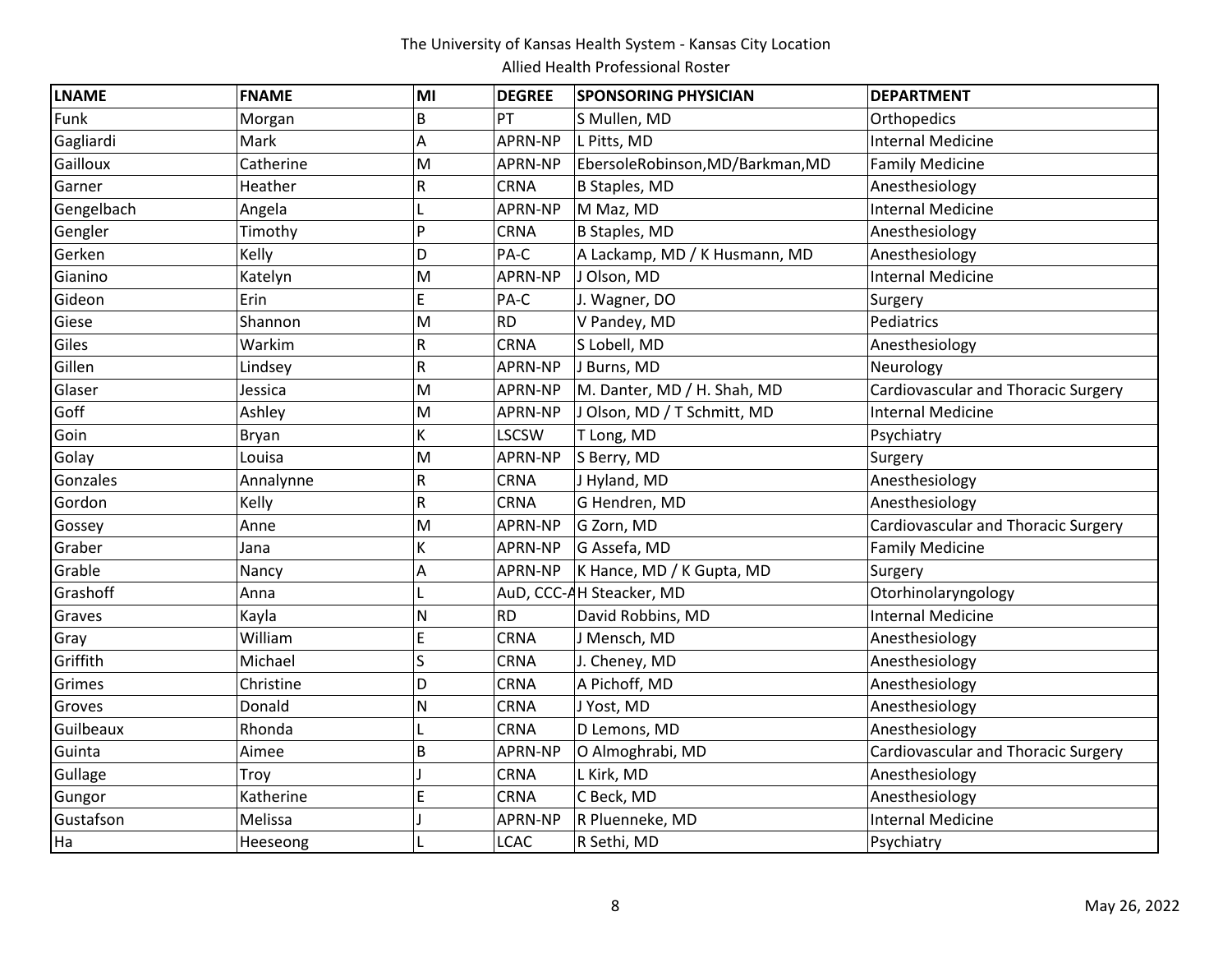| <b>LNAME</b>    | <b>FNAME</b>    | MI | <b>DEGREE</b>  | <b>SPONSORING PHYSICIAN</b>     | <b>DEPARTMENT</b>                          |
|-----------------|-----------------|----|----------------|---------------------------------|--------------------------------------------|
| Hadl            | Cindy           |    | <b>OT</b>      | J. Brubacher, MD                | Orthopedics                                |
| Hagans          | Norma           |    | <b>CRNA</b>    | J. Cheney, MD                   | Anesthesiology                             |
| Halberstadt     | Justin          | R  | APRN-NP        | M Scott, MD/J Mullins, MD       | <b>Family Medicine</b>                     |
| Hall            | Carla           | D  | APRN-NP        | B Gupta, MD                     | <b>Cardiovascular Medicine</b>             |
| Hamilton        | Jessica         |    | PhD            | N/A                             | Psychiatry                                 |
| Hamlin          | Julie           |    | APRN-NP        | S Hinton, MD / B Powers, MD     | <b>Internal Medicine</b>                   |
| Hand            | Monica          |    | PA-C           | M Huggins, MD                   | <b>Gynecology and Obstetrics</b>           |
| Hanneman        | Rebecca         |    | CCC-A          | G Ator, MD                      | Otorhinolaryngology                        |
| Hardie          | Trisha          | N  | APRN-NP        | M Nyp, DO                       | Pediatrics                                 |
| Harlan          | Pegah           | V  | <b>CRNA</b>    | J Unruh, MD / A Reese, MD       | Anesthesiology                             |
| Harper          | Michelle        | N  | APRN-NP        | M Nyp, DO                       | Pediatrics                                 |
| Hartwich        | Rachael         | R  | APRN-NP        | J Kalender-Rich, MD             | <b>Internal Medicine</b>                   |
| Hashman         | Meghan          | R  | <b>CRNA</b>    | J Sweeney, MD                   | Anesthesiology                             |
| Hasselwander    | Lindsay         | B  | APRN-NP        | L Spoozak, MD                   | <b>Gynecology and Obstetrics</b>           |
| Hastert         | Mary            | Ċ  | <b>RD</b>      | S. Solte, MD                    | <b>Internal Medicine</b>                   |
| Hatfield        | Matthew         | Ġ  | <b>CRNA</b>    | A Shah, MD                      | Anesthesiology                             |
| Haugland        | Sally           |    | APRN-NP        | M Wiley, MD                     | Cardiovascular Medicine                    |
| Hawk            | Lynn            | Ė  | CCC-SLP        | J Garnett, MD                   | Otorhinolaryngology                        |
| <b>Hawkins</b>  | Shelby          | Α  | APRN-NP        | B Powers, MD                    | <b>Internal Medicine</b>                   |
| Hayes           | <b>Brittany</b> | C  | <b>CCC-SLP</b> | J. Garnett, MD                  | Otorhinolaryngology                        |
| Hayes           | Danny           | M  | <b>CRNA</b>    | A. Reese, MD                    | Anesthesiology                             |
| Haynes          | Kimberly        | K  |                | APRN-CNS H Rosenthal, MD        | Orthopedics                                |
| Hedberg         | Nicole          | A  | APRN-NP        | R Chamoun, MD                   | Neurosurgery                               |
| Heidrick        | Lindsey         | B  | <b>CCC-SLP</b> | O Jawdat, MD                    | Neurology                                  |
| Heins           | Jennifer        |    | PA-C           | R Parikh, MD / W Parker, MD     | <b>Internal Medicine</b>                   |
| Heitzman-Powell | Linda           | Ś  |                | PhD, BCBA Kathryn Ellerbeck, MD | Pediatrics                                 |
| Heldstab        | Jaimie          | M  | APRN-NP        | P Sharma, MD                    | <b>Internal Medicine</b>                   |
| Hemmings        | Shelby          | D  | APRN-NP        | B Flynn, MD/J Kramer, MD        | Anesthesiology                             |
| Henderson       | David           | M  | <b>CRNA</b>    | G Hendren, MD                   | Anesthesiology                             |
| Henkel          | Sara            |    | APRN-NP        | M. Danter, MD / B Gupta, MD     | <b>Cardiovascular and Thoracic Surgery</b> |
| Herman          | Amy             | N  | APRN-NP        | J Cheng, MD                     | Neurosurgery                               |
| Hertel          | Paul            | A  | <b>CRNA</b>    | J Kindscher, MD                 | Anesthesiology                             |
| Hill            | Cynthia         | R  | APRN-NP        | A Peterson, MD                  | <b>Emergency Medicine</b>                  |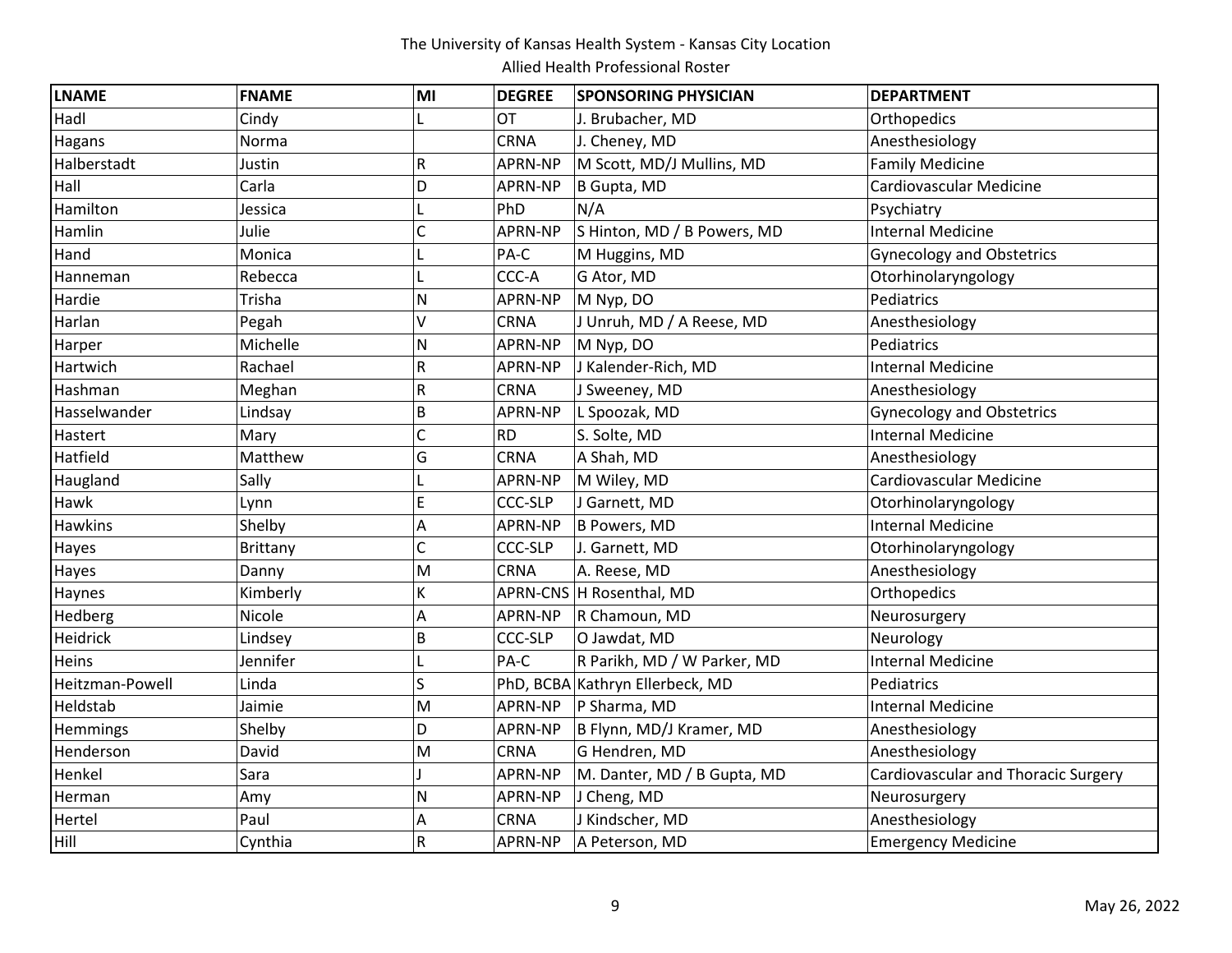| <b>LNAME</b>       | <b>FNAME</b>    | MI             | <b>DEGREE</b>  | <b>SPONSORING PHYSICIAN</b>  | <b>DEPARTMENT</b>                |
|--------------------|-----------------|----------------|----------------|------------------------------|----------------------------------|
| Hill               | Tracy           | R              | APRN-NP        | M Patel, MD                  | <b>Internal Medicine</b>         |
| Hill               | Jeremy          | D              | <b>CRNA</b>    | S. Lobell, MD                | Anesthesiology                   |
| Hiransomboon-Vogel | Pam             |                | APRN-NP        | K Stoltzfus, MD              | <b>Internal Medicine</b>         |
| Hoeksema           | William         | R              | PA-C           | W Barkman, MD / C Deeths, MD | <b>Internal Medicine</b>         |
| Hoelscher          | Heather         | M              | CRNA           | M McCartney, MD              | Anesthesiology                   |
| Hoffmann           | Teresa          | Α              | APRN-NP        | L Chintala, MD               | <b>Internal Medicine</b>         |
| Holcomb            | Madelyn         | Α              | <b>CCC-SLP</b> | K Ellerbeck, MD              | Pediatrics                       |
| Hollabaugh         | <b>Brittany</b> |                | <b>CRNA</b>    | <b>B Staples, MD</b>         | Anesthesiology                   |
| Hollenbeck         | Preston         | $\overline{C}$ | PT             | M. Birt, MD                  | Orthopedics                      |
| Hoover             | Nicole          | E              | APRN-NP        | B Weiford, MD                | Cardiovascular Medicine          |
| <b>Hopkins</b>     | Jennifer        | M              | <b>CRNA</b>    | C Beck, MD                   | Anesthesiology                   |
| Houpe              | Marcia          |                |                | APRN-NMVM Reddy, MD          | <b>Gynecology and Obstetrics</b> |
| House              | Elli            | E              | APRN-NP        | S Berry, MD/B. Staples, MD   | Surgery                          |
| Howard             | Christin        | R              | APRN-NP        | H Male, MD                   | Internal Medicine                |
| Hrizuk             | Lindsey         |                | APRN-NP        | D Anderson, MD               | <b>Family Medicine</b>           |
| Hull               | Lauren          | M              | CRNA           | M Rockford, MD               | Anesthesiology                   |
| Hunt               | Emily           |                | LSCSW          | R Dubinsky, MD               | Neurology                        |
| Hunter             | Edward          | E              | PhD            | N/A                          | Psychiatry                       |
| Hurt               | Tanesha         | Α              | APRN-NP        | M Nyp, DO                    | Pediatrics                       |
| Hussaini           | Zohra           | M              | APRN-NP        | T Khan, MD                   | Anesthesiology                   |
| Hutteger           | Ellen           |                | CRNA           | J Cheney, MD                 | Anesthesiology                   |
| Hyatt              | Myra            | A              | <b>LSCSW</b>   | J Birch, MD                  | <b>Family Medicine</b>           |
| Iliff              | Caitlin         | E              | APRN-NP        | B Staples, MD                | Anesthesiology                   |
| Imel               | Lauren          | E              | APRN-NP        | G. Nickel, MD                | <b>Family Medicine</b>           |
| Ivory              | Krishelle       | A              | APRN-NP        | M Scott, DO                  | <b>Family Medicine</b>           |
| Jacobson           | Regan           | R              | APRN-NP        | K Bernath, MD                | <b>Emergency Medicine</b>        |
| Jamison            |                 | Rene           | PhD            | N/A                          | Pediatrics                       |
| Jaschke            | Katie           | N              | APRN-NP        | M. Emert, MD                 | Cardiovascular Medicine          |
| Jenkins            | Lindsey         | D              | PhD            | N/A                          | Psychiatry                       |
| Jensen             | Madison         | K              | APRN-NP        | J McGuirk, DO                | <b>Internal Medicine</b>         |
| Jensen             | Julia           |                | CRNA           | A. Reese, MD                 | Anesthesiology                   |
| Johanson           | Chelsea         | R              | PA-C           | R. Al-Rajabi MD              | <b>Internal Medicine</b>         |
| Johnk              | Jennifer        |                | APRN-NP        | M Nyp, DO                    | Pediatrics                       |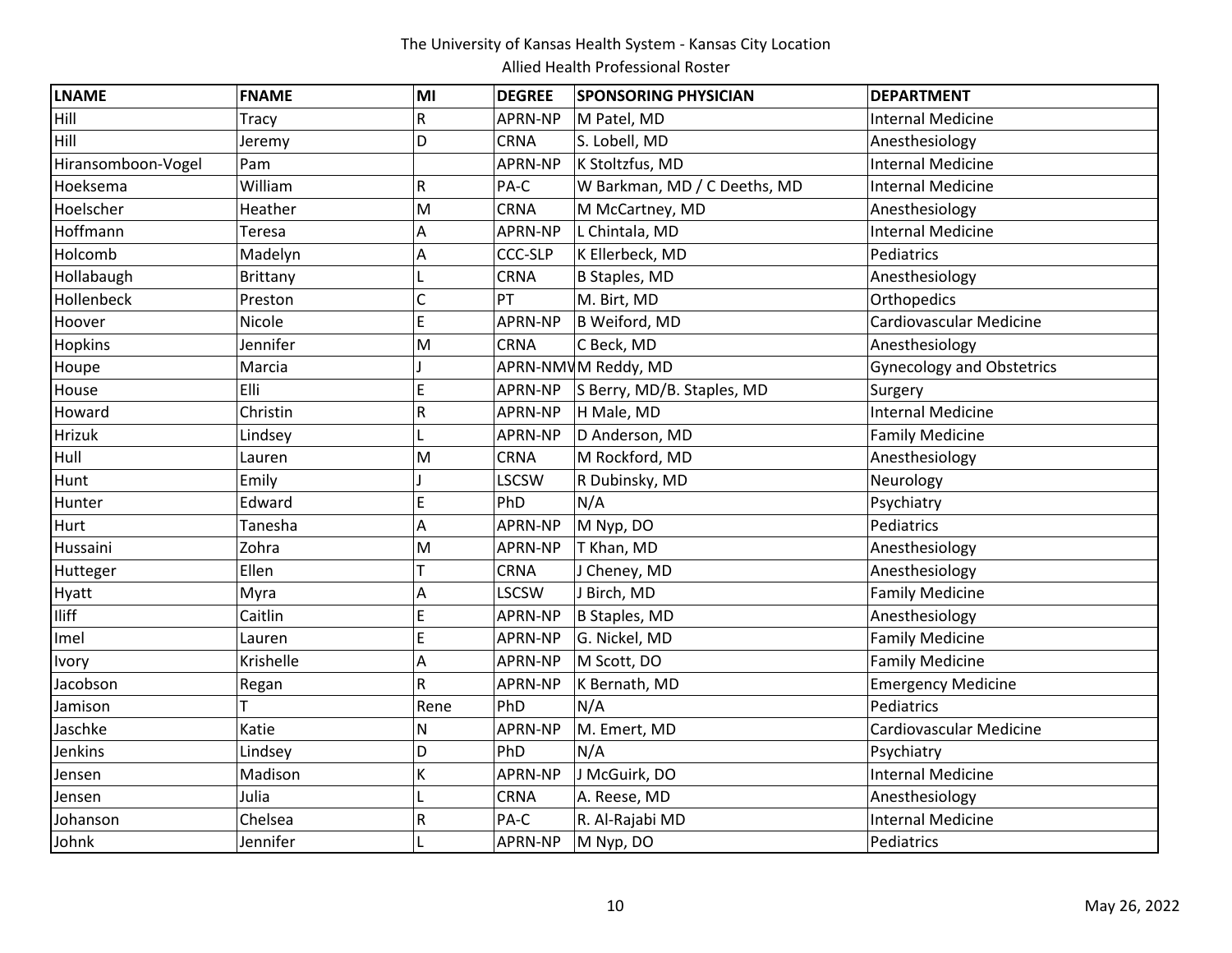| <b>LNAME</b>   | <b>FNAME</b> | MI                  | <b>DEGREE</b> | <b>SPONSORING PHYSICIAN</b>   | <b>DEPARTMENT</b>                          |
|----------------|--------------|---------------------|---------------|-------------------------------|--------------------------------------------|
| Johnson        | Alexandrea   | Renea               | APRN-NP       | J Bunch, MD                   | Orthopedics                                |
| Johnson        | Kathleen     | R                   | APRN-NP       | L Pitts, MD                   | <b>Internal Medicine</b>                   |
| Johnson        | Danielle     | M                   | PhD           | N/A                           | Psychiatry                                 |
| Johnston       | Tyler        | S                   | PT            | S. Mullen, MD                 | Orthopedics                                |
| Johnstone      | Alison       |                     | APRN-NP       | M Jackson, DO                 | <b>Internal Medicine</b>                   |
| Joly           | Cassie       |                     | APRN-NP       | K Husmann, MD / A LacKamp, MD | Neurology                                  |
| Jones          | Elli         |                     | APRN-NP       | N Bahr, MD                    | <b>Internal Medicine</b>                   |
| Jones          | Hadleigh     | S                   | APRN-NP       | L Pitts, MD                   | <b>Internal Medicine</b>                   |
| Jurgens        | Sonya        | M                   | <b>CRNA</b>   | J Chenney, MD                 | Anesthesiology                             |
| Kadel          | Lauren       | А                   | APRN-NP       | G Muehlebach, MD              | Cardiovascular and Thoracic Surgery        |
| Kaiser         | Michael      |                     | PA-C          | G Muehlebach, MD              | Cardiovascular and Thoracic Surgery        |
| Kappelman      | Carol        |                     | APRN-NP       | Ebersole Robinson MD          | <b>Family Medicine</b>                     |
| Kaser          | Mary         | Α                   | APRN-NP       | B. Comfort, MD                | <b>Internal Medicine</b>                   |
| Katz           | Hannah       | E                   | PsyD          |                               | Psychiatry                                 |
| Kavalir        | Mary Ann     |                     | APRN-NP       | P Landazuri, MD               | Neurology                                  |
| Kearney        | Elizabeth    |                     | APRN-NP       | H Male, MD                    | <b>Internal Medicine</b>                   |
| Keberlein-Lynn | Kerri        |                     | APRN-NP       | R Drogan, DO                  | <b>Family Medicine</b>                     |
| Kellar         | David        | E                   | <b>LCAC</b>   | J Campbell, MD                | Psychiatry                                 |
| Keller         | Lauren       | O                   | <b>RD</b>     | S Stolte, MD                  | <b>Internal Medicine</b>                   |
| Kelley         | Lisa         | Suellentron CCC-SLP |               | J Garnett, MD                 | Otorhinolaryngology                        |
| Kelley         | Justin       | Þ                   | PA-C          | S Berry, MD / A Pirotte, MD   | Surgery                                    |
| Kelly          | LaShonda     |                     | <b>CRNA</b>   | S Lobell, MD                  | Anesthesiology                             |
| Keltner        | Ami          | M                   | CRNA          | J Cheney, MD                  | Anesthesiology                             |
| Kemp           | Keri         | M                   | <b>CRNA</b>   | J Cheney, MD                  | Anesthesiology                             |
| Kerr           | Liza         | K                   | APRN-NP       | A Nagji, MD                   | <b>Cardiovascular and Thoracic Surgery</b> |
| Kilanko        | Olajire      | O                   | APRN-NP       | A Yacoub, MD                  | <b>Internal Medicine</b>                   |
| Kilkenny       | Teresa       | Α                   | APRN-NP       | W Pressler, MD                | Pediatrics                                 |
| King           | Rebecca      | S                   | APRN-NP       | R Taylor, MD                  | <b>Internal Medicine</b>                   |
| Klamm          | Jamie        | R                   | APRN-NP       | J Mermis, MD                  | <b>Internal Medicine</b>                   |
| Knappen        | Betsy        | K                   | APRN-NP       | M Nyp, DO                     | Pediatrics                                 |
| Kneller        | Michael      | A                   | CRNA          | J Yost, MD                    | Anesthesiology                             |
| Knutson        | Nicole       | E                   | CRNA          | G Shih, MD                    | Anesthesiology                             |
| Koehler        | Rachel       | A                   | CCC-A         | G Ator, MD                    | Otorhinolaryngology                        |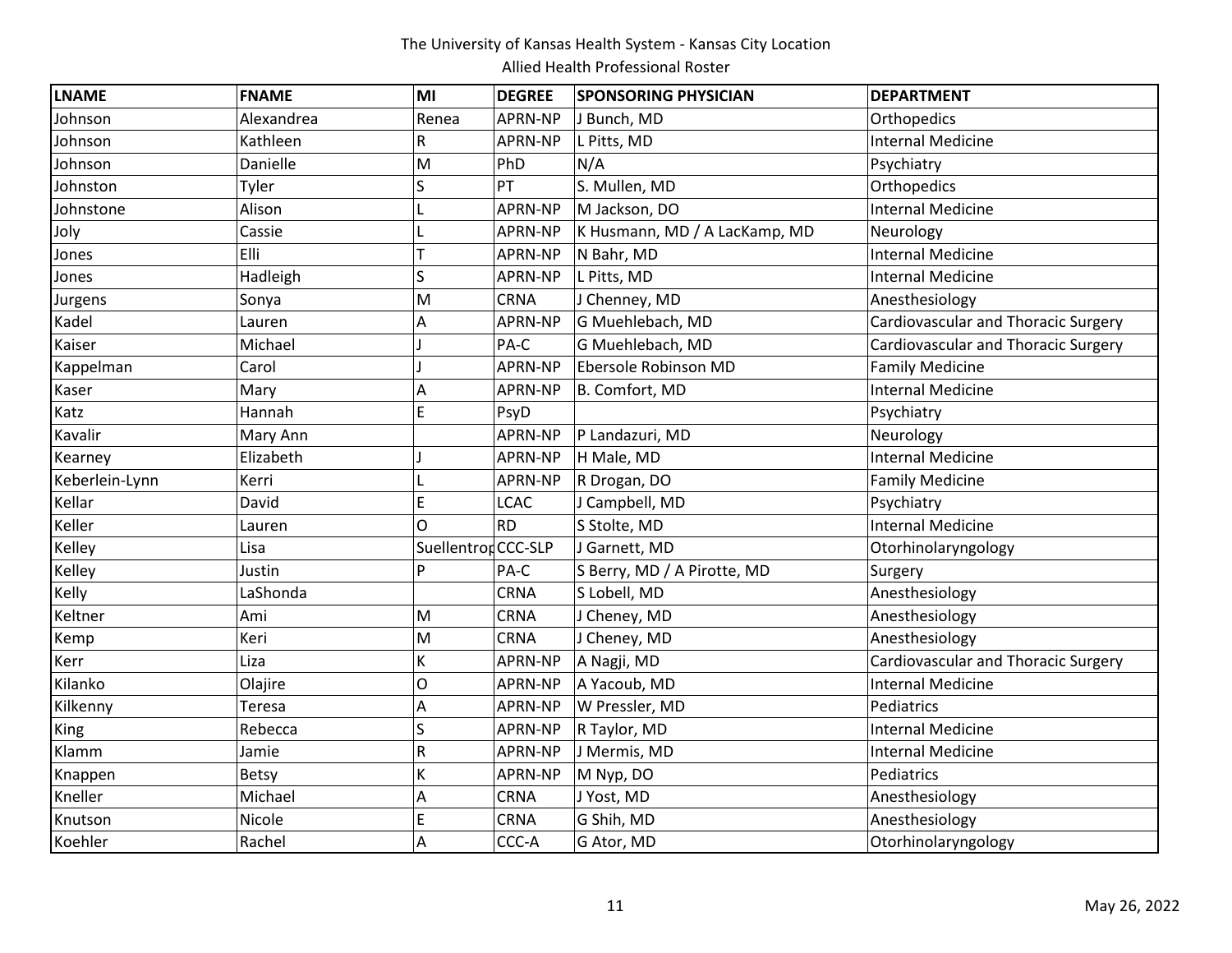| <b>LNAME</b> | <b>FNAME</b>  | MI  | <b>DEGREE</b> | <b>SPONSORING PHYSICIAN</b>   | <b>DEPARTMENT</b>                |
|--------------|---------------|-----|---------------|-------------------------------|----------------------------------|
| Koepke       | Jenna         | M   | APRN-NP       | J Allen, MD                   | <b>Internal Medicine</b>         |
| Koerkenmeier | Ryan          |     | <b>CRNA</b>   | T Sowder, MD                  | Anesthesiology                   |
| Kolbeck      | Mary          | Ċ   | APRN-NP       | A Vidic, MD/J Grigsby, MD     | Cardiovascular Medicine          |
| Koupal       | Karen         | M   | PA-C          | T Frey, DO                    | <b>Family Medicine</b>           |
| Kovarik      | James         | R   | PA-C          | J Holzbeierlein, MD           | Urology                          |
| Kragenbrink  | Monica        | E   | PhD           | N/A                           | Psychiatry                       |
| Krahl        | Carissa       | M   | APRN-NP       | L Pitts, MD                   | <b>Internal Medicine</b>         |
| Kramer       | Holly         | M   | APRN-NP       | A Olinger, DO                 | Pediatrics                       |
| Kratzberg    | Tamara        |     | APRN-NP       | D Sayed, MD                   | Anesthesiology                   |
| Kroenke      | Zachary       | B   | APRN-NP       | Y. Shnayder, MD               | Otorhinolaryngology              |
| Krueger      | Jessie        |     | APRN-NP       | A Jewell, MD                  | <b>Gynecology and Obstetrics</b> |
| Kruse        | Heather       | C   | PhD           | N/A                           | Psychiatry                       |
| Kurylo       | Monica        | F   | PhD           | N/A                           | Psychiatry                       |
| LaBelle      | <b>Bonnie</b> | K   | APRN-NP       | P Camarata, MD                | Neurosurgery                     |
| Lachky       | Amanda        | Ġ   | <b>CRNA</b>   | J Hansen, MD                  | Anesthesiology                   |
| Lad          | Lindsay       | K   | CCC-A         | J Lin, MD                     | Otorhinolaryngology              |
| LaFaver      | Stephanie     | M   | APRN-NP       | Q Khan, MD                    | <b>Internal Medicine</b>         |
| LaFerriere   | Meg           | Α   | APRN-NP       | L Pitts, MD                   | <b>Internal Medicine</b>         |
| Laing        | Marisa        |     | APRN-NP       | S Berry, MD                   | Surgery                          |
| Lamb         | Andrea        | K   | CRNA          | JP Pozek, MD                  | Anesthesiology                   |
| Lambotte     | Joel          | Α   | PA-C          | D Bhavsar, MD                 | <b>Plastic Surgery</b>           |
| Landor       | Zainab        | A   | APRN-NP       | J. McGuirk, DO                | <b>Internal Medicine</b>         |
| Landreneau   | Lara          | Α   | APRN-NP       | K Husmann, MD / A Lackamp, MD | Neurology                        |
| Lapointe     | Karli         |     | APRN-NP       | T Schmitt, MD                 | Surgery                          |
| Larkin       | Mallory       | E   | PA-C          | J Randall, MD                 | Orthopedics                      |
| Larson       | Hilary        | B   | APRN-NP       | L Pitts, MD                   | <b>Internal Medicine</b>         |
| Lassen       | Stephen       | R   | PhD           | N/A                           | Pediatrics                       |
| Lathon       | Roderick      | D   | <b>CRNA</b>   | J Mensch, MD                  | Anesthesiology                   |
| Lathrop      | Ellen         | M   | <b>CRNA</b>   | J Nachtigal, MD               | Anesthesiology                   |
| Lawson Moore | Nina          | N K | APRN-NP       | B Gupta, MD                   | Cardiovascular Medicine          |
| Leal         | Jordan        | R   | APRN-NP       | J McGuirk, DO                 | <b>Internal Medicine</b>         |
| Lee          | Crystal       |     | APRN-NP       | M Nyp, DO                     | Pediatrics                       |
| Leischman    | Taylor        | Ś   | <b>CRNA</b>   | J Jacob, MD                   | Anesthesiology                   |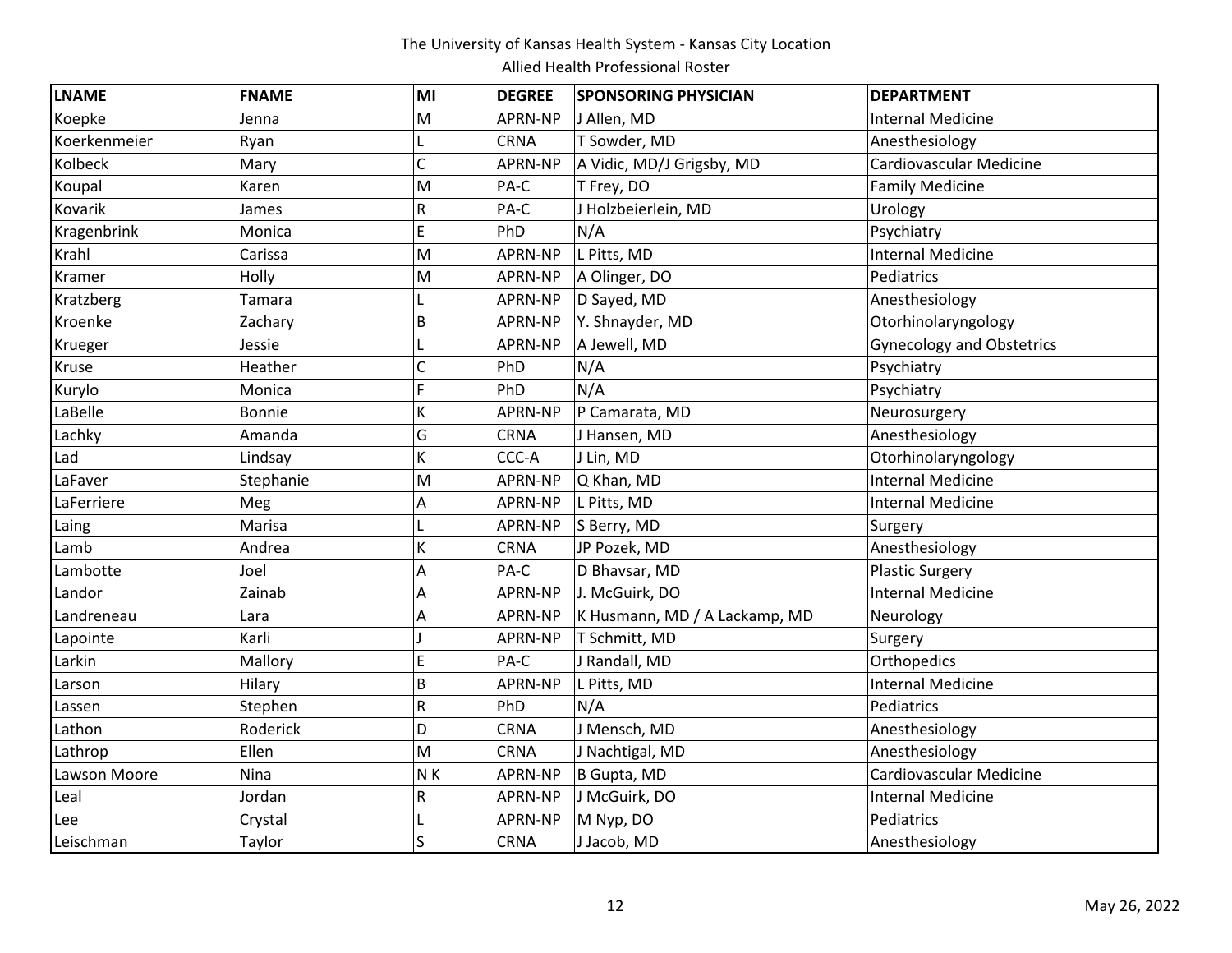| <b>LNAME</b> | <b>FNAME</b> | MI     | <b>DEGREE</b> | <b>SPONSORING PHYSICIAN</b> | <b>DEPARTMENT</b>                          |
|--------------|--------------|--------|---------------|-----------------------------|--------------------------------------------|
| Lemons       | Janelle      |        | <b>OT</b>     | J. Brubacher                | Orthopedics                                |
| Lentz        | Taryn        | Acosta | PhD           | N/A                         | Psychiatry                                 |
| Lenz         | Allyson      | D      | APRN-NP       | M Smith, MD / A Arickx, MD  | <b>Rehabilitation Medicine</b>             |
| Lerner       | Jessica      | S      | APRN-NP       | A Vidic, DO/J Grigsby, MD   | Cardiovascular Medicine                    |
| Lewis        | Sharon       | M      | APRN-NP       | J Baranda, MD               | <b>Internal Medicine</b>                   |
| Lewis        | Elizabeth    | Α      | <b>CRNA</b>   | G Shih, MD                  | Anesthesiology                             |
| Lewis        | Kathryn      | M      | <b>CRNA</b>   | D Coy, MD                   | Anesthesiology                             |
| Liese        | <b>Bruce</b> | S      | PhD           | N/A                         | <b>Family Medicine</b>                     |
| Liesman      | Rachael      | M      |               | PhD (MicroF. Plapp, MD      | Pathology and Laboratory Medicine          |
| Lock         | Sydney       | А      | APRN-NP       | Z Collins, MD               | Radiology                                  |
| Long         | Jacqueline   |        | <b>CRNA</b>   | H Levy, MD                  | Anesthesiology                             |
| Lott         | Sarah        |        | PA-C          | J Wagner, DO                | Surgery                                    |
| Louen        | Anastasia    | Α      | APRN-NP       | M Maz, MD                   | Internal Medicine                          |
| Lowry        | Elizabeth    | K      | PA-C          | D Bhavsar, MD               | <b>Plastic Surgery</b>                     |
| Lucht        | Lauren       | M      | LCP           | W Gabrielli, MD             | Psychiatry                                 |
| Luder        | Mary         | M      | APRN-NP       | J McGuirk, DO               | <b>Internal Medicine</b>                   |
| Ludwig       | Leah         | R      | <b>CRNA</b>   | S Leslie, MD                | Anesthesiology                             |
| Lueger       | Amy          | M      | APRN-NP       | J Kalender-Rich, MD         | <b>Internal Medicine</b>                   |
| Lueyot       | Phatcharee   |        | <b>RD</b>     | D Robbins, MD               | <b>Internal Medicine</b>                   |
| Lutjemeier   | Ashley       |        | APRN-NP       | G Nickel, MD                | <b>Family Medicine</b>                     |
| Lyons        | Laura        | M      | APRN-NP       | B Staples, MD               | Anesthesiology                             |
| Lyons        | Narda        |        | <b>CRNA</b>   | D Bishop, MD                | Anesthesiology                             |
| Lysaught     | Katherine    | E      | APRN-NP       | B Kelly, DO                 | Internal Medicine                          |
| Macy         | Meghan       | E      | APRN-NP       | B Staples, MD               | Anesthesiology                             |
| Maddux       | Christy      | A      | CCC-A         | J Lin, MD                   | Otorhinolaryngology                        |
| Mahoney      | Lisa         | M      | APRN-NP       | Z Collins, MD               | Radiology                                  |
| Mais         | Elizabeth    | А      | <b>CRNA</b>   | M Rockford, MD              | Anesthesiology                             |
| Mandali      | Swarna       |        | PhD RD        | R. Pahwa, MD                | Neurology                                  |
| Mann         | Kathleen     | Α      | APRN-NP       | J Holzbeierlein, MD         | Urology                                    |
| Mann         | Lauren       | G      |               | AUD-CCC-AJeffrey Burns, MD  | Neurology                                  |
| Marchino     | Katherine    |        | APRN-NP       | X Shen, MD                  | <b>Radiation Oncology</b>                  |
| Marek        | Mallorey     | N      | <b>LMSW</b>   | K Ellerbeck, MD             | Pediatrics                                 |
| Marino       | Samantha     |        | PA-C          | M. Danter, MD               | <b>Cardiovascular and Thoracic Surgery</b> |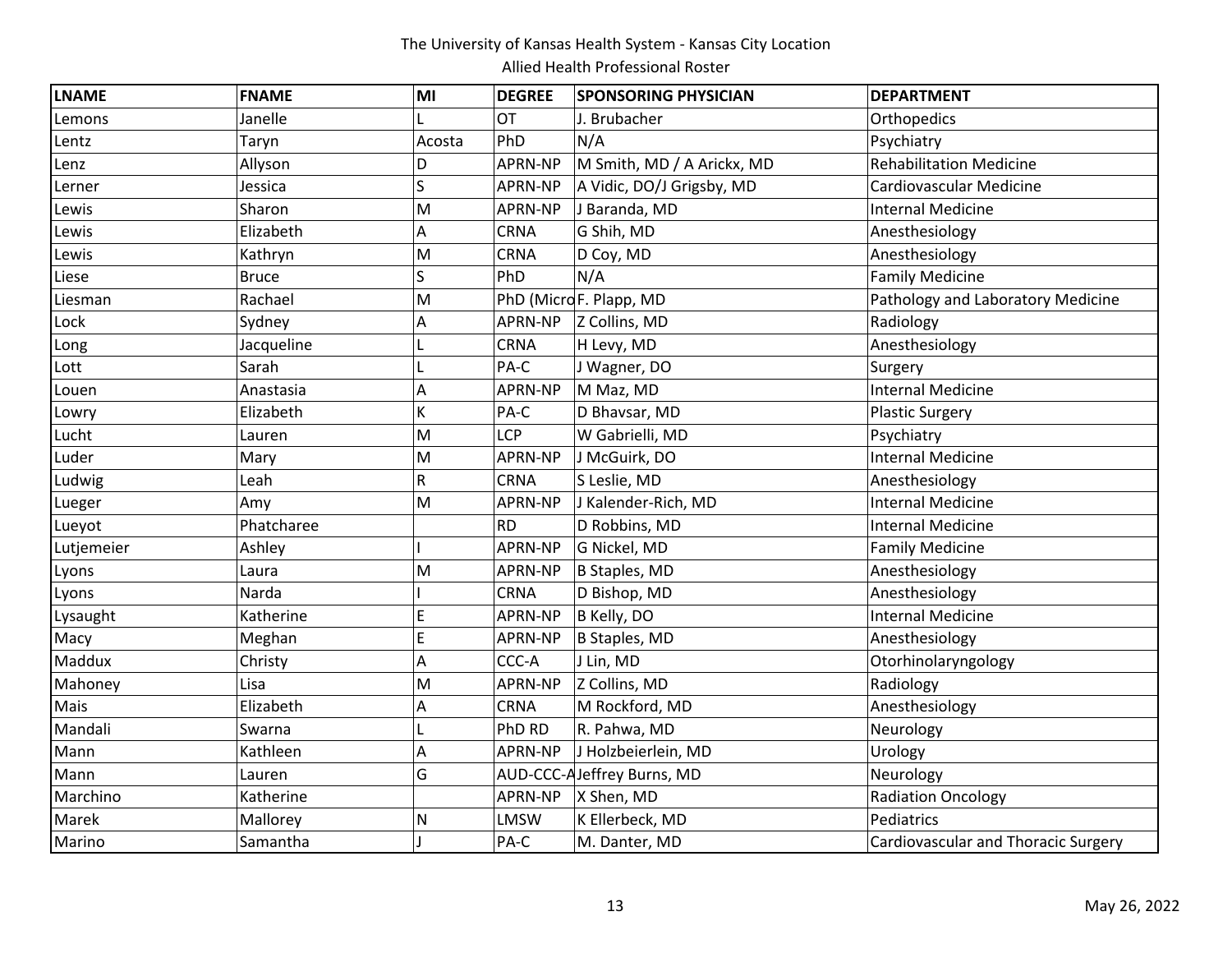| <b>LNAME</b>      | <b>FNAME</b> | MI | <b>DEGREE</b>  | <b>SPONSORING PHYSICIAN</b>  | <b>DEPARTMENT</b>                          |
|-------------------|--------------|----|----------------|------------------------------|--------------------------------------------|
| Martin            | Kyle         | Α  | PT             | J Schroeppel, MD             | Orthopedics                                |
| Mason             | Trevor       | D  | CRNA           | S Chandra, MD                | Anesthesiology                             |
| Mathes            | Lucas        |    | PA-C           | O. Almoghrabi, MD            | <b>Cardiovascular and Thoracic Surgery</b> |
| Mattison          | Nicole       | M  | APRN-NP        | A Sauer, MD/ H Shah, MD      | Cardiovascular Medicine                    |
| Mawyin            | Shannon      | E  | <b>CRNA</b>    | J Cheney, MD                 | Anesthesiology                             |
| McCabe            | Jennifer     |    | <b>LSCSW</b>   | T Long, MD                   | Psychiatry                                 |
| McCalmon          | Carolina     | M  | PA-C           | K Shah, MD / W Sun, MD       | Neurosurgery                               |
| McCarthy          | Mary         | Ċ  | APRN-NP        | L Nye, MD / J Allen, MD      | <b>Internal Medicine</b>                   |
| McClernon         | Katherine    | Þ  | APRN-NP        | T Long, MD                   | Psychiatry                                 |
| McClymont         | Janelle      |    | APRN-NP        | P Tadros, MD                 | Cardiovascular Medicine                    |
| McCracken         | Emily        | A  | APRN-NP        | R Kribs, MD                  | <b>Internal Medicine</b>                   |
| McCright          | Kerri        |    | <b>CRNA</b>    | J Lozenski, MD               | Anesthesiology                             |
| McDaniel          | Dylan        | C  | CRNA           | S Stoops, MD                 | Anesthesiology                             |
| McElroy           | Michael      |    | <b>CRNA</b>    | A Reese, MD                  | Anesthesiology                             |
| McFarland         | Achontyrausi |    | CRNA           | S. Lobell, MD                | Anesthesiology                             |
| McGovern          | Jamie        | Ċ  | PhD            | N/A                          | Pediatrics                                 |
| McGraw            | Rachel       | M  | PT             | J. Brubacher, MD             | Orthopedics                                |
| McIntosh-James    | Ginger       | E  | APRN-NP        | D Burnett, MD                | Cardiovascular Medicine                    |
| McKnight          | Kristen      | M  | CRNA           | A Shah, MD                   | Anesthesiology                             |
| McLean            | Michelle     |    | APRN-NP        | H Latham, MD / D Stevens, MD | <b>Internal Medicine</b>                   |
| McMahon           | Nicole       | M  | APRN-NP        | J Bonino, MD                 | <b>Internal Medicine</b>                   |
| <b>McWilliams</b> | Ruth         | Α  | APRN-NP        | R Ramirez, MD                | Cardiovascular Medicine                    |
| Medford           | Mary         | E  | APRN-NP        | M. Parkhurst, MD             | <b>Internal Medicine</b>                   |
| Mendon            | Sarah        | M  | PA-C           | B Gupta, MD                  | Cardiovascular Medicine                    |
| Meredith          | Sharon       | C  | OT             | J. Brubacher, MD             | Orthopedics                                |
| Mesmer            | Margaret     | Q  | APRN-NP        | J Dangers, MD                | <b>Emergency Medicine</b>                  |
| Milbourn          | Molly        | M  | APRN-NP        | K Sweeney, MD                | Orthopedics                                |
| Miller            | Dana         | M  | APRN-NP        | Z Shah, MD                   | Cardiovascular Medicine                    |
| Miller            | Shawna       | D  | APRN-NP        | P Saripalli, MD              | <b>Family Medicine</b>                     |
| Mills             | Julie        | D  | <b>APRN-NP</b> | K Hance, MD                  | Surgery                                    |
| Mills             | <b>Brian</b> | Ś  | OT             | D Burton, MD                 | Orthopedics                                |
| Mishler           | Keaton       | Α  | <b>CRNA</b>    | D Bishop, MD                 | Anesthesiology                             |
| Mitchell          | Suzanne      | Ś  |                | APRN-NP, IR Korentager, MD   | <b>Plastic Surgery</b>                     |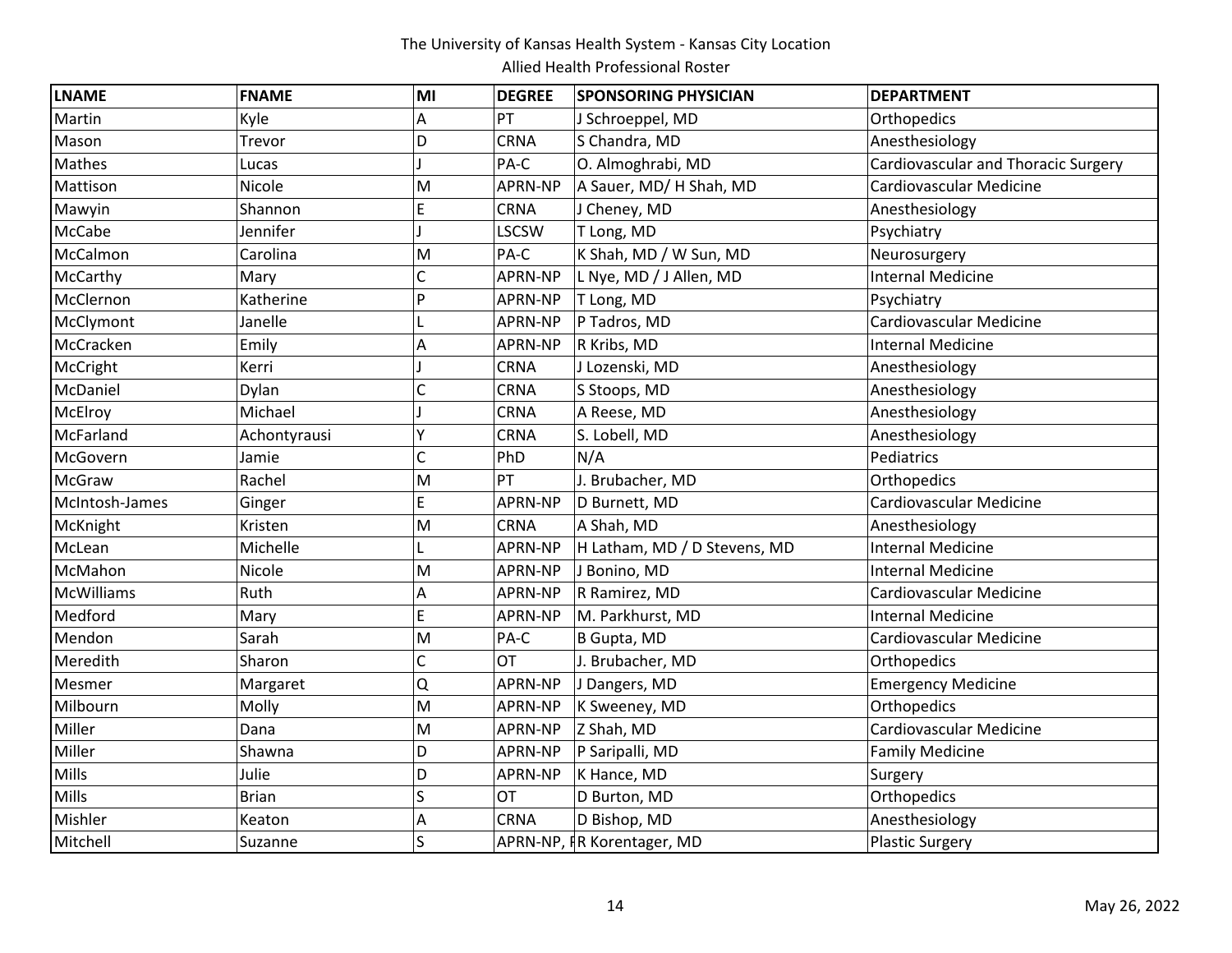| <b>LNAME</b>   | <b>FNAME</b> | MI | <b>DEGREE</b>  | <b>SPONSORING PHYSICIAN</b>      | <b>DEPARTMENT</b>                          |
|----------------|--------------|----|----------------|----------------------------------|--------------------------------------------|
| Mitchell       | Valerie      | D  | <b>CRNA</b>    | A Reese, MD                      | Anesthesiology                             |
| Moddrell       | Melissa      |    | PA-C           | E Daon, MD                       | Cardiovascular and Thoracic Surgery        |
| Moffat         | Lindsay      | E  | APRN-NP        | Barth MD/HowardMD/Bhavsar MD     | <b>Emergency Medicine</b>                  |
| Moore          | Cynthia      |    | APRN-NP        | T Frey, DO                       | <b>Family Medicine</b>                     |
| Moore          | Kathryn      | M  | APRN-NP        | S Berry, MD                      | Surgery                                    |
| Moore          | June         | E  | <b>LSCSW</b>   | B. Liskow, MD                    | Psychiatry                                 |
| Moran          | Allysa       | M  | PA-C           | A Jewell, MD                     | <b>Gynecology and Obstetrics</b>           |
| <b>Mores</b>   | Jackson      | Α  | PT             | G Horton, MD                     | Orthopedics                                |
| Morey          | Cherie       |    | APRN-NP        | J McGuirk, DO                    | <b>Internal Medicine</b>                   |
| Morley         | Czarina Mae  |    | APRN-NP        | J Olson, MD / T Schmitt, MD      | <b>Internal Medicine</b>                   |
| Morris         | Scarlett     | R  | PT             | J Statland, MD                   | Neurology                                  |
| Morton         | Jill         | M  | PA-C           | J. Wagner, DO                    | Surgery                                    |
| Moyer          | Stephen      | S  | APRN-NP        | L Pitts, MD                      | <b>Internal Medicine</b>                   |
| <b>Muenks</b>  | Elizabeth    | M  | PhD            | N/A                              | Psychiatry                                 |
| Mujica         | Julia        | Ċ  | <b>CCC-SLP</b> | K Ellerbeck, MD                  | Pediatrics                                 |
| Mulvenon       | Carol        |    |                | APRN-CNS K Porter-Williamson, MD | <b>Internal Medicine</b>                   |
| Murdoch        | Emalie       |    | APRN-NP        | B Beaver, MD                     | <b>Emergency Medicine</b>                  |
| Murillo        | Sherry       |    | APRN-NP        | W Freund, MD                     | Surgery                                    |
| Murphy         | Abigail      | Þ  | PA-C           | D May, MD                        | Urology                                    |
| Murphy         | Regan        | E  | PA-C           | R Ramirez, MD                    | Cardiovascular Medicine                    |
| Murski         | Mason        |    | APRN-NP        | D Neff, MD                       | Urology                                    |
| Myer           | Lani         | B  | APRN-NP        | A. Nagji, MD                     | <b>Cardiovascular and Thoracic Surgery</b> |
| Nandwa         | Judith       | K  | APRN-NP        | J Kalendar-Rich, MD              | <b>Internal Medicine</b>                   |
| Navia-Brozenic | Gina         |    | APRN-NP        | L Pitts, MD                      | <b>Internal Medicine</b>                   |
| Nawalanic      | Gregory      | E  | PsyD           | N/A                              | Psychiatry                                 |
| Nazir          | Katherine    |    | APRN-NP        | Z Collins, MD                    | Radiology                                  |
| Nehrig         | Kelsey       | R  | PA-C           | K Hance, MD                      | Surgery                                    |
| Nelson         | Tessa        |    | APRN-NP        | K. Stoltzfus, MD                 | <b>Internal Medicine</b>                   |
| Nelson         | Eve-Lynn     |    | PhD            | N/A                              | Pediatrics                                 |
| Newman         | Joseph       | W  | APRN-NP        | C Ulloa, MD                      | Neurology                                  |
| Nguyen         | Emily        | B  | APRN-NP        | M Thomas, MD                     | <b>Emergency Medicine</b>                  |
| <b>Niedens</b> | Charlene     | M  | <b>LSCSW</b>   | J Burns, MD                      | Neurology                                  |
| Niederwerder   | Elizabeth    | А  | <b>CRNA</b>    | S Lobell, MD                     | Anesthesiology                             |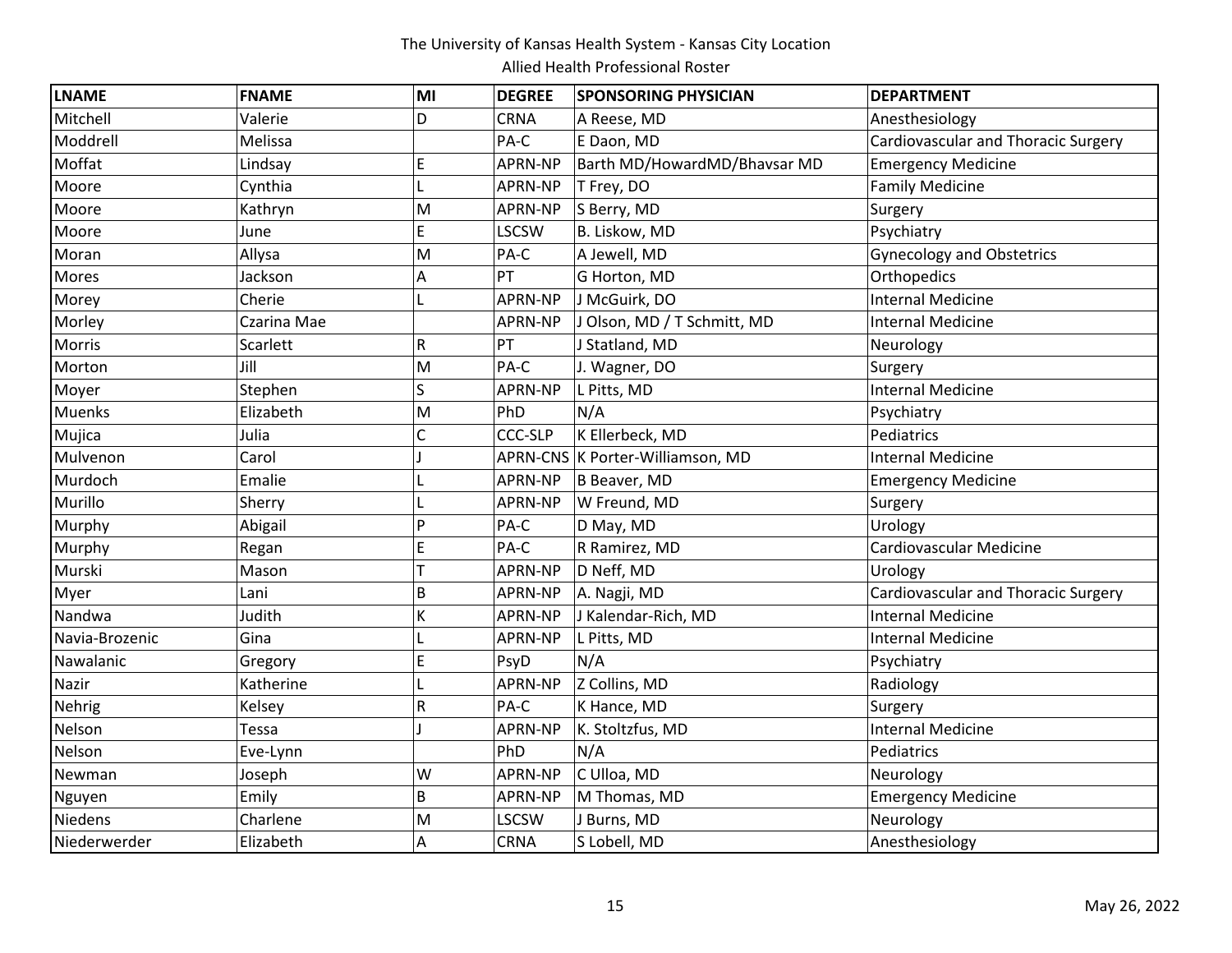| <b>LNAME</b>  | <b>FNAME</b>   | MI | <b>DEGREE</b>  | <b>SPONSORING PHYSICIAN</b>      | <b>DEPARTMENT</b>                          |
|---------------|----------------|----|----------------|----------------------------------|--------------------------------------------|
| Nikbakht      | Sepideh        | S  | APRN-NP        | J McGuirk, DO                    | <b>Internal Medicine</b>                   |
| Nilsen        | Corinne        |    | APRN-NP        | M Danter, MD / A Vidic, DO       | <b>Cardiovascular and Thoracic Surgery</b> |
| <b>Nobles</b> | Richard        | H  | PhD            | N/A                              | Neurology                                  |
| Nordhues      | Susan          |    | APRN-NP        | D Burnett, MD                    | Cardiovascular Medicine                    |
| Norwich       | Marcia         |    | APRN-NP        | M Ebersole Robinson, MD          | <b>Family Medicine</b>                     |
| Nugent        | Lauren         | M  | APRN-NP        | Z Collins, MD                    | Radiology                                  |
| <b>Nunez</b>  | Heather        |    | APRN-NP        | B Staples, MD                    | Anesthesiology                             |
| Nwachukwu     | Olivia         | N  | <b>CRNA</b>    | J Bracken, MD                    | Anesthesiology                             |
| Nyght         | Donna          | S  | <b>CRNA</b>    | Y Xu, MD                         | Anesthesiology                             |
| O'Brien-Avila | Holly          | N  | <b>CRNA</b>    | M Purvin, MD                     | Anesthesiology                             |
| O'Laughlin    | Emily          | M  | PT             | J. Brubacher, MD                 | Orthopedics                                |
| Oligbo        | Mildred        | N  | PT             | J Statland, MD                   | Neurology                                  |
| Oliphant      | Ashley         | B  | APRN-NP        | N Bahr, MD                       | <b>Internal Medicine</b>                   |
| Orallo        | Jason          | P  | APRN-NP        | D Sayed, MD                      | Anesthesiology                             |
| Oropeza       | Melissa        | M  | APRN-NP        | M Olyaee, MD                     | <b>Internal Medicine</b>                   |
| Oster         | Jessica        | D  | <b>CRNA</b>    | L Kirk, MD                       | Anesthesiology                             |
| O'Toole       | Aliina         | Α  | PA-C           | S Berry, MD                      | Surgery                                    |
| Ott           | Kelli          | А  | <b>OT</b>      | O Jawdat, MD                     | Neurology                                  |
| Oxandale      | Stephanie      | D  | APRN-NP        | N Veeramachaneni, MD             | <b>Cardiovascular and Thoracic Surgery</b> |
| Padilla       | Corey          | M  | <b>CRNA</b>    | J. Cheney, MD                    | Anesthesiology                             |
| Page          | Kaitlin        |    | APRN-NP        | M Nyp, DO                        | Pediatrics                                 |
| Page-Goertz   | Sallie         | S  | APRN-NP        | S Lauer, MD                      | Pediatrics                                 |
| Panis Miller  | Christina      | M  | PA-C           | J Lawing, DO                     | <b>Family Medicine</b>                     |
| Pankratz      | Dawn           | M  | <b>CRNA</b>    | M Rockford, MD                   | Anesthesiology                             |
| Paprocki      | <b>Bradley</b> | Α  | <b>CRNA</b>    | A Pichoff, MD                    | Anesthesiology                             |
| Paramesh      | Colleen        | T  | APRN-NP        | G Nickel, MD                     | <b>Family Medicine</b>                     |
| Parker        | Marilyn        | K  |                | APRN-CNS K Porter-Williamson, MD | <b>Internal Medicine</b>                   |
| Parks         | Adam           | Ċ  | PhD            | N/A                              | Neurology                                  |
| Parsons       | Lisa           | M  | APRN-NP        | P Neupane, MD                    | <b>Internal Medicine</b>                   |
| Pattison      | Sarah          | Ė  | APRN-NP        | J Olson MD                       | <b>Internal Medicine</b>                   |
| Payne         | Stephen        | R  | APRN-NP        | S Mullen, MD                     | Orthopedics                                |
| Pearson       | Jenny          | K  | <b>APRN-NP</b> | A Sauer, MD                      | Cardiovascular Medicine                    |
| Pearson       | Caleb          | M  | PsyD           | N/A                              | Neurology                                  |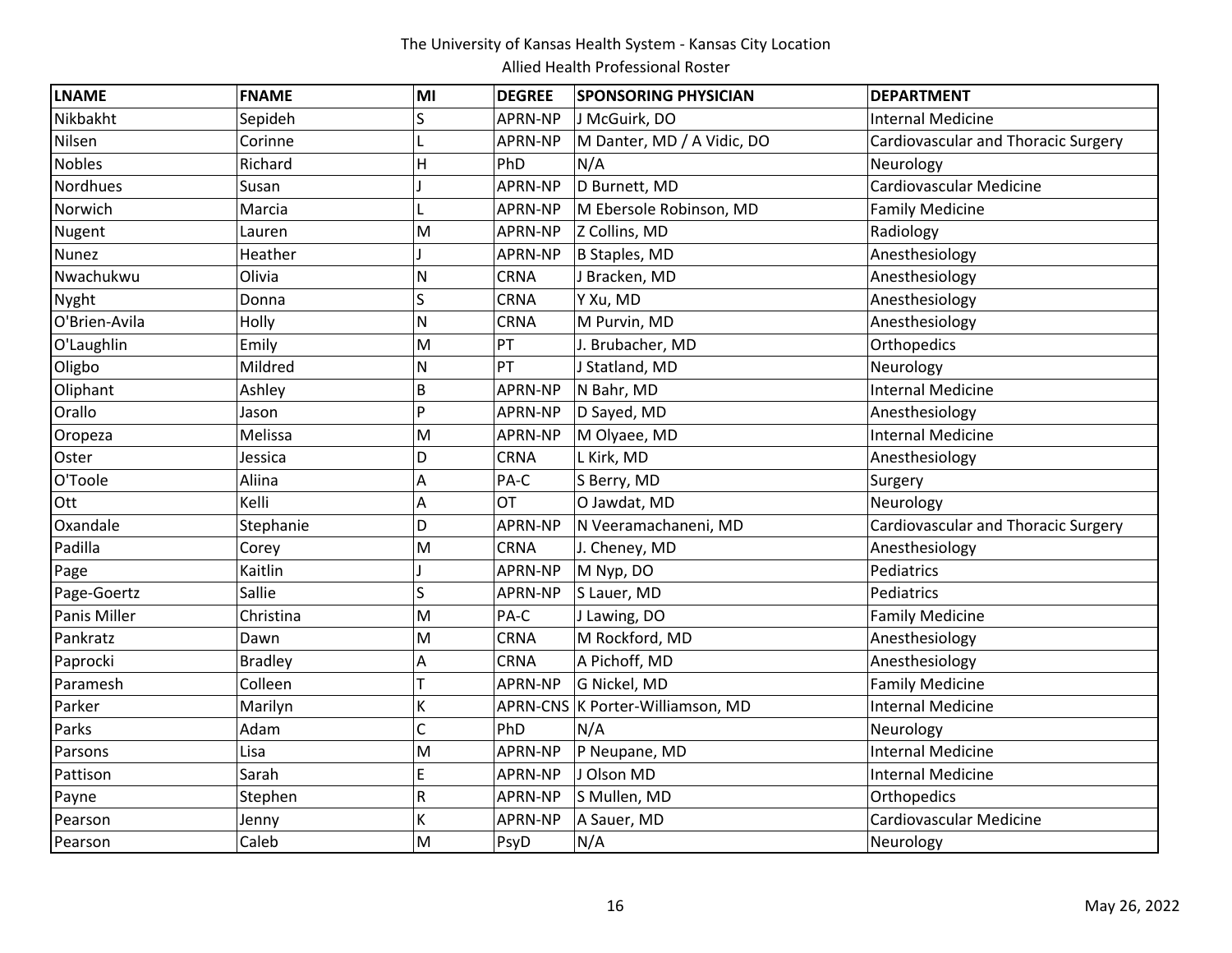| <b>LNAME</b> | <b>FNAME</b>  | MI              | <b>DEGREE</b> | <b>SPONSORING PHYSICIAN</b>   | <b>DEPARTMENT</b>                 |
|--------------|---------------|-----------------|---------------|-------------------------------|-----------------------------------|
| Penick       | Elizabeth     | C               | PhD           | N/A                           | Psychiatry                        |
| Penn         | Denice        | M               | APRN-NP       | Y Shnayder, MD                | Otorhinolaryngology               |
| Pennington   | David         | p               | CRNA          | M Rockford MD                 | Anesthesiology                    |
| Peters       | Lindsey       | M               | APRN-NP       | C Lechtenberg, MD             | Neurology                         |
| Peters       | Ryan          | P               | CRNA          | J Nachtigal, MD               | Anesthesiology                    |
| Peters       | Sean          | M               | CRNA          | P Sullivan, DO                | Anesthesiology                    |
| Peters       | Meghan        | M               | PA-C          | K. Grdinovac, MD              | <b>Internal Medicine</b>          |
| Petersen     | Maria         | L               | APRN-NP       | G Nickel, MD                  | <b>Family Medicine</b>            |
| Peterson     | Moya          | Ċ               | APRN-NP       | M Meyer, MD                   | <b>Family Medicine</b>            |
| Petralie     | Stephanie     |                 | APRN-NP       | G Assefa, MD                  | <b>Family Medicine</b>            |
| Pfannenstiel | Kayla         | Α               | APRN-NP       | J McGuirk, DO                 | <b>Internal Medicine</b>          |
| Pfannenstiel | Sarah         | Larson          | APRN-NP       | J McGuirk, DO                 | <b>Internal Medicine</b>          |
| Pfeiffer     | Monica        | D               | APRN-NP       | C Lehr, MD                    | <b>Internal Medicine</b>          |
| Pierce       | Matthew       | D               | APRN-NP       | S Ponnuru, MD                 | <b>Plastic Surgery</b>            |
| Pierson      | Richard       | B               | CPO           | Douglas Burton, MD            | Orthopedics                       |
| Playford     | Meredith      | Anne Peter CRNA |               | D Lemons, MD                  | Anesthesiology                    |
| Plum         | Kathryn       | Α               | CCC-A         | G Ator, MD                    | Otorhinolaryngology               |
| Poitras      | Alissa        | M               | APRN-NP       | C Lechtenberg, MD             | Neurology                         |
| Poje         | Albert        | B               | PhD           | N/A                           | Psychiatry                        |
| Powers       | Kandy         | R               | APRN-NP       | C Fabian, MD                  | <b>Internal Medicine</b>          |
| Pozek        | Alicia        | $\mathsf{C}$    | <b>CRNA</b>   | S Leslie, MD                  | Anesthesiology                    |
| Prager       | Michelle      | E               | APRN-NP       | A O'Dea, MD                   | <b>Internal Medicine</b>          |
| Precit       | Mimi          | R               |               | PhD (MicroF. Plapp, MD        | Pathology and Laboratory Medicine |
| Prescott     | Lori          | А               | CRNA          | J Jacob, MD                   | Anesthesiology                    |
| Prewitt      | Diane         | M               | CRNA          | M Purvin, MD                  | Anesthesiology                    |
| Primrose     | <b>Brenna</b> |                 | APRN-NP       | A Lackamp, MD / K Husmann, MD | Anesthesiology                    |
| Pringle      | Kenneth       | R               | PT            | B Wise, MD                    | Orthopedics                       |
| Pritchard    | Alisha        | M               | APRN-NP       | M De Souza, MD                | <b>Plastic Surgery</b>            |
| Proctor      | Allison       | B               | APRN-NP       | J Titterington, MD            | Cardiovascular Medicine           |
| Proctor      | Jennifer      | S               | PA-C          | H Staecker, MD                | Otorhinolaryngology               |
| Proctor      | Jenna         | R               | <b>RN</b>     | D Sayed, MD                   | Anesthesiology                    |
| Quinn        | Jenny         | K               | APRN-NP       | W Parker, MD                  | Urology                           |
| Ramaley      | Andrew        | F               | <b>CRNA</b>   | T Smith, MD                   | Anesthesiology                    |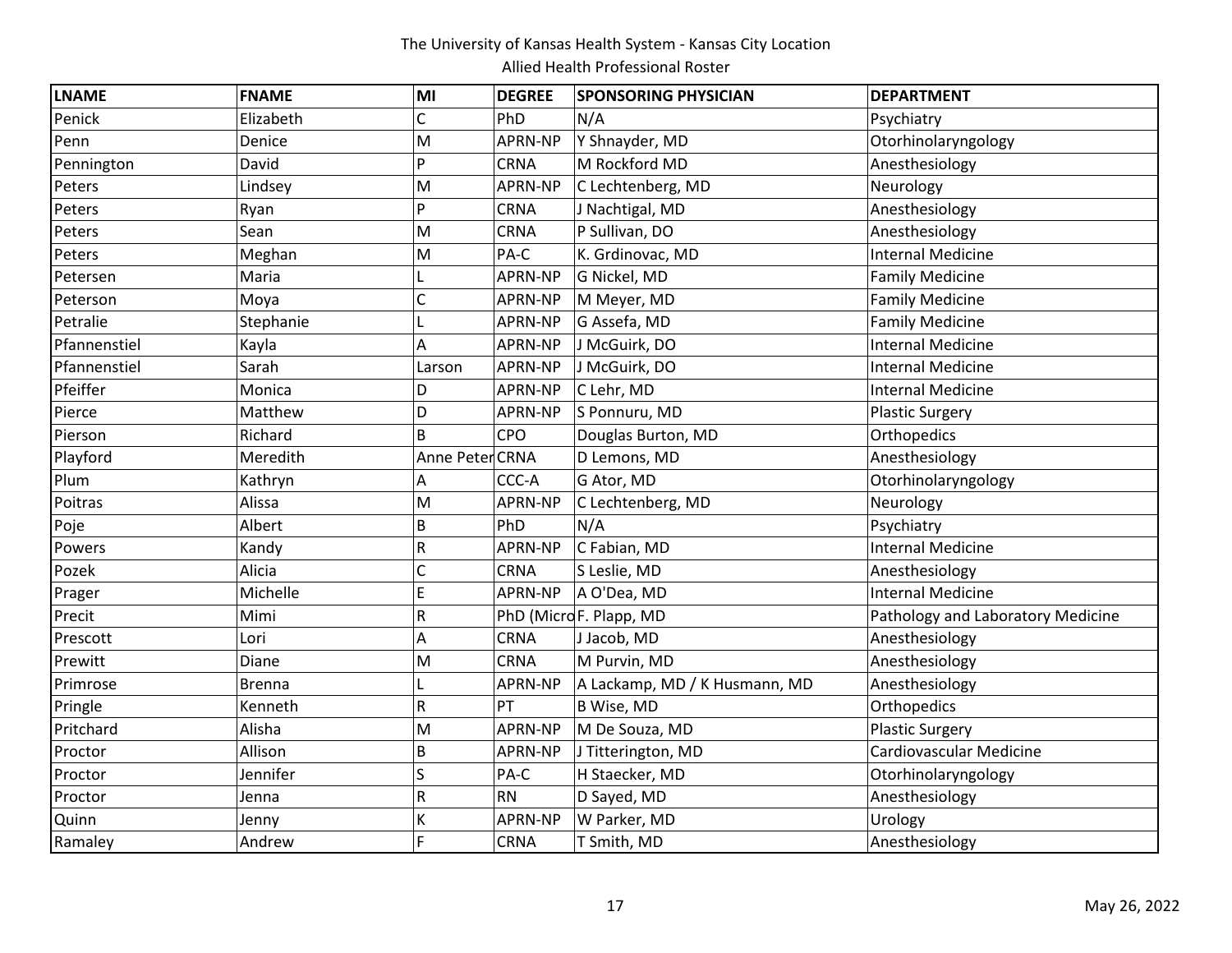| <b>LNAME</b> | <b>FNAME</b>   | MI | <b>DEGREE</b> | <b>SPONSORING PHYSICIAN</b>    | <b>DEPARTMENT</b>                   |
|--------------|----------------|----|---------------|--------------------------------|-------------------------------------|
| Rametta      | Lauryn         | E  | <b>CRNA</b>   | C Beck, MD                     | Anesthesiology                      |
| Ranallo      | Lori           | B  | APRN-NP       | C Fabian, MD                   | <b>Internal Medicine</b>            |
| Rea          | Emma           |    | PA-C          | L Shnayder, MD                 | Otorhinolaryngology                 |
| Reed         | Tyrel          | R  | PT            | J. Brubacher MD                | Orthopedics                         |
| Rehagen      | Kurt           | W  | APRN-NP       | B Flynn, MD / E Doan, MD       | Anesthesiology                      |
| Reitmeier    | Kirstin        |    | <b>RD</b>     | S Stolte, MD                   | <b>Internal Medicine</b>            |
| Rhodes       | Ashley         | C  | PhD           | N/A                            | Psychiatry                          |
| Rice         | Kelsy          | Z  | PA-C          | G. Zorn, MD                    | Cardiovascular and Thoracic Surgery |
| Rich         | Tamara         | A  | APRN-NP       | C Huang, MD                    | <b>Internal Medicine</b>            |
| Richards     | Nancy          | M  |               | APRN-CNS Z Shah, MD            | Cardiovascular Medicine             |
| Richardson   | Kimberly       | A  | APRN-NP       | B Staples, MD                  | Anesthesiology                      |
| Richmond     | Jazmin         | M  | APRN-NP       | H Male, MD                     | Internal Medicine                   |
| Richter      | Diana          | M  | APRN-NP       | L Pitts, MD                    | <b>Internal Medicine</b>            |
| Riedel       | Kendyl         |    | PT            | J Sojka, MD                    | Orthopedics                         |
| Rivera Ortiz | Samuel         | D  | APRN-NP       | L Pitts, MD                    | <b>Internal Medicine</b>            |
| Roberts      | Allison        | P  | APRN-NP       | K Husmann, MD / A LacKamp, MD  | Neurology                           |
| Roberts      | Ashton         | M  | PA-C          | J Kramer, MD                   | Cardiovascular and Thoracic Surgery |
| Robertson    | Dale           |    | CRNA          | J Breth, MD                    | Anesthesiology                      |
| Robinson     | Regina         | Þ  | CRNA          | D Lemons, MD                   | Anesthesiology                      |
| Rockefeller  | <b>Brianne</b> | R  | PA-C          | M Thiessen, MD                 | <b>Emergency Medicine</b>           |
| Rodina       | Medea          |    | APRN-NP       | L Pitts, MD                    | <b>Internal Medicine</b>            |
| Rodriguez    | Liza           | A  | APRN-NP       | J McGuirk, DO                  | <b>Internal Medicine</b>            |
| Roggy        | Jennifer       |    | APRN-NP       | R Pluenneke, MD                | <b>Internal Medicine</b>            |
| Rohr         | <b>Betsey</b>  |    | APRN-NP       | P Tadros, DO                   | Cardiovascular Medicine             |
| Rome         | Amanda         | K  | CRNA          | R Walters, MD                  | Anesthesiology                      |
| Romero       | Rebecca        | A  | PA-C          | Al-Kasspooles MD/Doolittle, MD | Surgery                             |
| Rubo         | Alex           |    | <b>CRNA</b>   | A Pichoff, MD                  | Anesthesiology                      |
| Rucker       | Jason          |    | PT            | O Jawdat, MD                   | Neurology                           |
| Russell      | Rene           | R  | APRN-NP       | C Deeths, MD                   | <b>Family Medicine</b>              |
| Russell      | Samantha       | H  | APRN-NP       | M Douglass, MD                 | Psychiatry                          |
| Rutkowski    | Kathryn        |    | APRN-NP       | J Titterington, MD             | Cardiovascular Medicine             |
| Ryan         | Emily          | S  | APRN-NP       | W Pressler, MD                 | Pediatrics                          |
| Saeger       | Daniel         | R  | <b>CRNA</b>   | S Lobell, MD                   | Anesthesiology                      |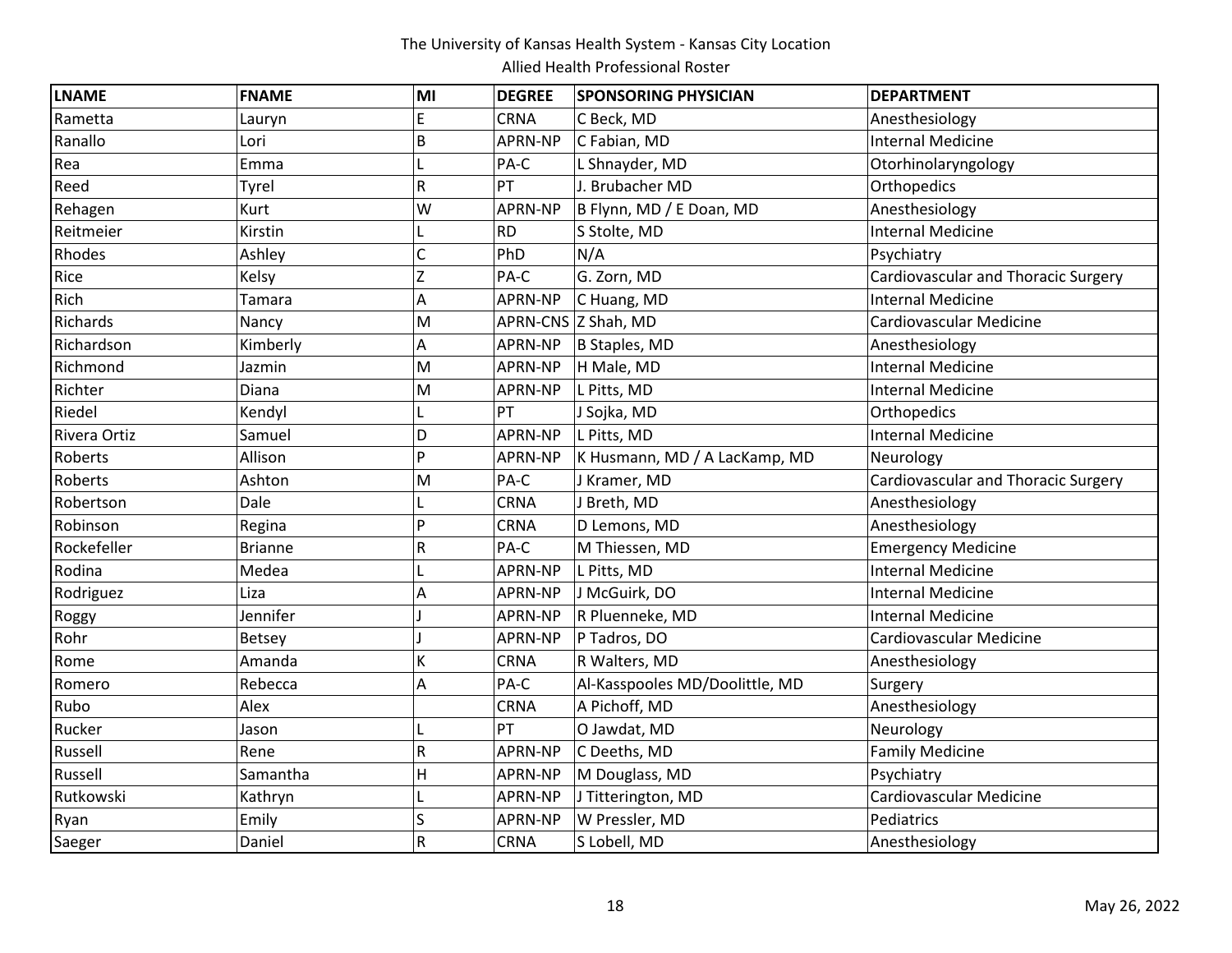| <b>LNAME</b>   | <b>FNAME</b>  | MI                      | <b>DEGREE</b> | <b>SPONSORING PHYSICIAN</b>   | <b>DEPARTMENT</b>                |
|----------------|---------------|-------------------------|---------------|-------------------------------|----------------------------------|
| Salazar        | Ashley        |                         | APRN-NP       | B Flynn, MD/M Danter, MD      | Anesthesiology                   |
| Salley         | <b>Brenda</b> |                         | PhD           | N/A                           | Pediatrics                       |
| Sandri         | Graceann      |                         | APRN-NP       | R Ramirez, MD                 | Cardiovascular Medicine          |
| Santaularia    | William       | E                       | CRNA          | S Lobell, MD                  | Anesthesiology                   |
| Satterfield    | Madelyn       | M                       | CRNA          | J Cheney, MD                  | Anesthesiology                   |
| Sayed          | Nicole        | M                       | CRNA          | S Lobell, MD                  | Anesthesiology                   |
| Schaeffer      | Lauren        |                         | APRN-NP       | R Pluenneke, MD               | <b>Internal Medicine</b>         |
| Schelp         | Krystal       | D                       | <b>CRNA</b>   | J Mensch, MD                  | Anesthesiology                   |
| Schepmann      | Leah          | M                       | APRN-NP       | B Flynn, MD / T Abicht, MD    | Anesthesiology                   |
| Schmidt        | Amy           |                         | APRN-NP       | K Husmann, MD / A LacKamp, MD | Neurology                        |
| Schmidt        | Christina     | E                       | APRN-NP       | G Crane, MD/L Spoozak, MD     | <b>Internal Medicine</b>         |
| Schmidt        | Jordan        | R                       | <b>CRNA</b>   | J Hansen, MD                  | Anesthesiology                   |
| Schmidt        | Lindsay       | Α                       | PA-C          | J. Brubacher, MD              | Orthopedics                      |
| Schmidtlein    | Matthew       | D                       | CRNA          | J Cheney, MD                  | Anesthesiology                   |
| Schoeneck      | Jacqueline    |                         | APRN-NP       | B Kelly, DO                   | <b>Internal Medicine</b>         |
| Schroll        | Kristy        | M                       | PA-C          | J Burns, MD                   | Neurology                        |
| Schuttler      | Jessica       | O                       | PhD           | N/A                           | Pediatrics                       |
| Scogland       | Jamie         | M                       | <b>CRNA</b>   | J Breth, MD                   | Anesthesiology                   |
| Scott          | Jennifer      | L                       | APRN-NP       | J Noland, MD                  | <b>Family Medicine</b>           |
| Scott          | Mandy         | N                       | PA-C          | G Assefa, MD                  | <b>Family Medicine</b>           |
| Seedorff       | Kathryn       | D                       | APRN-NP       | D. Stevens, MD                | <b>Internal Medicine</b>         |
| Seibel         | Katelyn       | N                       | APRN-NP       | S Berry, MD                   | Surgery                          |
| Selanders      | Laura         | K                       | APRN-NP       | C Dunshee, MD                 | Surgery                          |
| Sembongi       | Kyoko         |                         | APRN-NP       | B Flynn, MD/E Daon, MD        | Anesthesiology                   |
| Sewell         | Kelsey        | K                       | PhD           | N/A                           | Psychiatry                       |
| Seymour        | Jennifer      | A                       | APRN-NP       | C Marsh, MD                   | <b>Gynecology and Obstetrics</b> |
| Shannon        | Katie         | AB                      | APRN-NP       | M Maz, MD                     | <b>Internal Medicine</b>         |
| Sharma         | Shailesh      |                         | <b>CRNA</b>   | D Coy, MD                     | Anesthesiology                   |
| Sharp          | Alexandra     |                         | APRN-NP       | A Vidic, DO/J Grigsby, MD     | Cardiovascular Medicine          |
| Shaw           | Jordan        | A                       | APRN-NP       | Z. Shah, MD/J Grigsby, MD     | Cardiovascular Medicine          |
| Sheridan-Young | Patricia      |                         | PA-C          | J. Harrall, DO                | Orthopedics                      |
| Shiflett       | Lori          | Α                       | APRN-NP       | G Nickel, MD                  | <b>Family Medicine</b>           |
| Shipley        | Craig         | $\overline{\mathsf{S}}$ | APRN-NP       | C Lechtenberg, MD             | Neurology                        |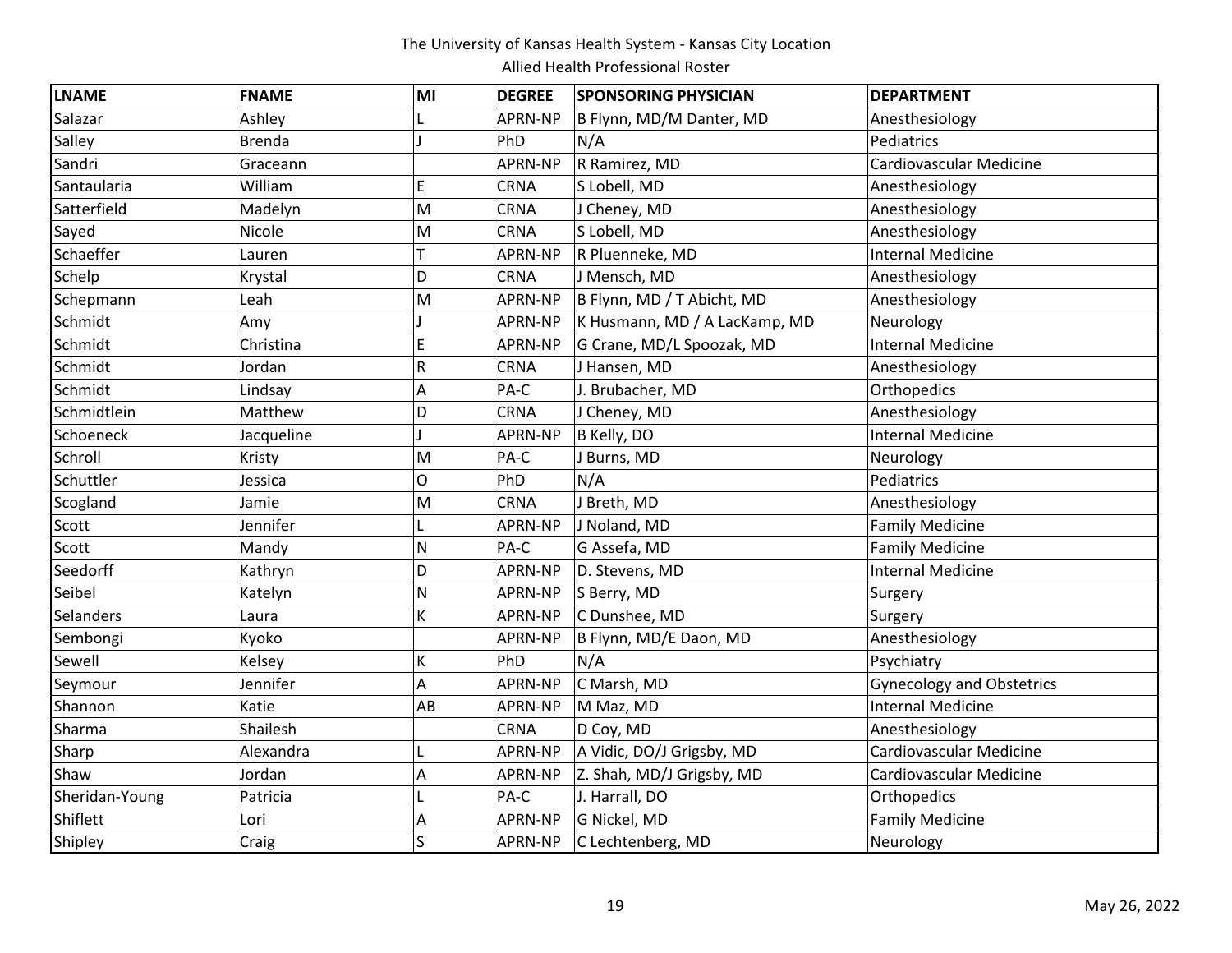| <b>LNAME</b>    | <b>FNAME</b> | MI             | <b>DEGREE</b>  | <b>SPONSORING PHYSICIAN</b>    | <b>DEPARTMENT</b>        |
|-----------------|--------------|----------------|----------------|--------------------------------|--------------------------|
| Shonkwiler      | Erin         |                | APRN-NP        | M Sheehan, MD                  | <b>Internal Medicine</b> |
| Shore           | Erin         | B              | APRN-NP        | M Nyp, DO                      | Pediatrics               |
| Shubkagel       | Kelle        | S              | RD, LD         | M Parkhurst, MD                | <b>Internal Medicine</b> |
| Shull           | Enaam        | M              | <b>CCC-SLP</b> | K Ellerbeck, MD                | Pediatrics               |
| <b>Sierks</b>   | Sarah        | B              | APRN-NP        | B Flynn, MD/G Muehlebach, MD   | Anesthesiology           |
| Silkman         | David        | A              | PA-C           | V Key, MD                      | Orthopedics              |
| Silver          | Molly        | $\overline{C}$ | APRN-NP        | C Sinclair, MD                 | <b>Internal Medicine</b> |
| Sipe            | Tamara       | N              | CRNA           | A Pichoff, MD                  | Anesthesiology           |
| Slagle          | Katie        | E              | <b>RD</b>      | M Parkhurst, MD / V Pandey, MD | <b>Internal Medicine</b> |
| Slaughter       | Amie         | E              | APRN-NP        | M Nyp, DO                      | Pediatrics               |
| Smiley          | Emily        | A              | APRN-NP        | M Castro, MD                   | <b>Internal Medicine</b> |
| Smiley          | Traci        | Α              | PT             | J. Brubacher, MD               | Orthopedics              |
| Smith           | Allison      | M              | APRN-NP        | S. Berry, MD                   | Surgery                  |
| Smith           | Christine    | N              | APRN-NP        | M Hoffman, MD                  | <b>Internal Medicine</b> |
| Smith           | Catherine    | M              | PhD            | N/A                            | Pediatrics               |
| Smith           | Kelly        | E              | <b>RD</b>      | M Parkhurst, MD                | <b>Internal Medicine</b> |
| Sneden          | Ashley       | B              | <b>RD</b>      | M Lewis, MD                    | Pediatrics               |
| Snodgrass       | Chelsea      | M              | APRN-NP        | B Flynn, MD/A Nagji, MD        | Anesthesiology           |
| Snyder          | Vanessa      | B              | LBA            | K Ellerbeck, MD                | Pediatrics               |
| Sommer          | Colleen      | M              | PA-C           | Y Shnayder, MD                 | Otorhinolaryngology      |
| Somogie         | Melanie      | S              | <b>CCC-SLP</b> | O Jawdat, MD                   | Neurology                |
| Sosland         | Jane         | M              | PhD            | N/A                            | Pediatrics               |
| Spanheimer      | Kristine     | D              | CRNA           | A Pichoff, MD                  | Anesthesiology           |
| <b>Sparks</b>   | Alexis       | D              | APRN-NP        | J McGuirk, DO                  | <b>Internal Medicine</b> |
| Spencer         | Jameshia     |                | APRN-NP        | R Sethi, MD                    | Psychiatry               |
| Spero           | Kailey       | G              | PT             | E Bruce Toby, MD               | Orthopedics              |
| Spresser        | Carrie       | D              | PhD            | N/A                            | Neurology                |
| Stanton         | Anne         | Ë              |                | APRN-CNS A Olinger, DO         | Pediatrics               |
| Steinhoff       | Jacqueline   | N              | APRN-NP        | C Lehr, MD                     | <b>Internal Medicine</b> |
| <b>Stennes</b>  | Debra        | K              | CRNA           | E Plaza, MD                    | Anesthesiology           |
| <b>Stephens</b> | Kerstin      |                | PA-C           | D Robbins, MD                  | <b>Internal Medicine</b> |
| Stewart         | Lisa         | M              | APRN-NP        | J Baranda, MD                  | <b>Internal Medicine</b> |
| Stewart         | Taylor       | N              | <b>CRNA</b>    | Y Xu, MD                       | Anesthesiology           |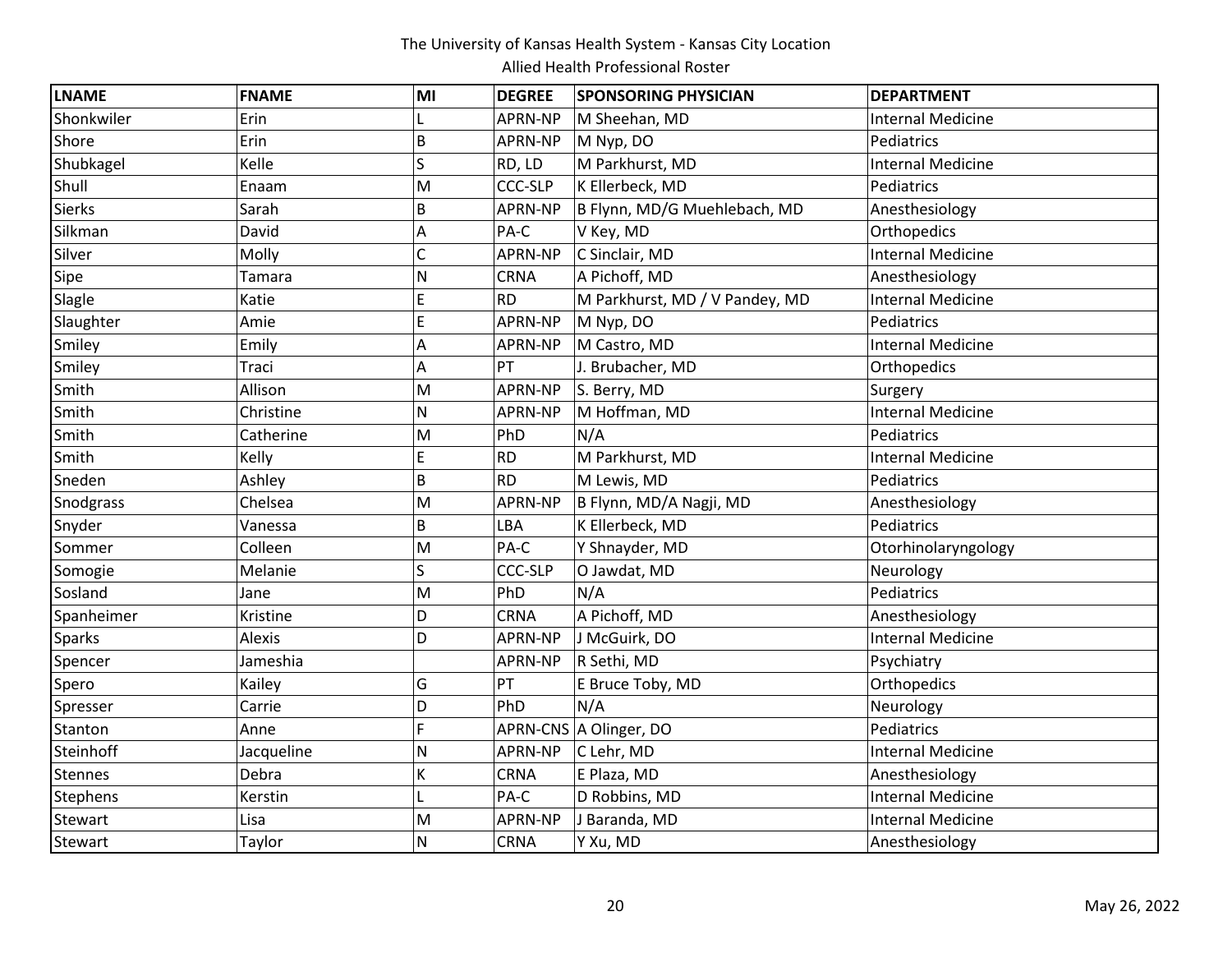| <b>LNAME</b>   | <b>FNAME</b>   | MI             | <b>DEGREE</b> | <b>SPONSORING PHYSICIAN</b>    | <b>DEPARTMENT</b>                |
|----------------|----------------|----------------|---------------|--------------------------------|----------------------------------|
| Stigall        | Shannon        | E              | APRN-NP       | A LacKamp, MD / K Husmann, MD  | Anesthesiology                   |
| <b>Stivers</b> | Nicole         | M              | <b>CRNA</b>   | J Cheney, MD                   | Anesthesiology                   |
| Stoltzfus      | Claire         | A <sub>C</sub> | APRN-NP       | L Satterwhite, MD              | <b>Internal Medicine</b>         |
| Stowell        | Megan          |                | APRN-NP       | A Mancillas, MD                | <b>Gynecology and Obstetrics</b> |
| Straub         | Arin           | E              | APRN-NP       | H. Shah, MD / J. Grigsby, MD   | Cardiovascular Medicine          |
| Stroescu       | loan           |                | PhD           |                                | Neurology                        |
| Stroup         | Randall        | B              | PA-C          | L Pitts, MD                    | <b>Internal Medicine</b>         |
| Strout         | Stephanie      | A              | PA-C          | M Wiley, MD                    | Cardiovascular Medicine          |
| Struemph       | Kari           |                | PhD           | N/A                            | Pediatrics                       |
| Stucker        | Robert         |                | PA-C          | R S Jackson, MD                | Orthopedics                      |
| Stumpff        | Dana           | Ė              | PT            | J. Brubacher, MD               | Orthopedics                      |
| Sturgeon       | Jennifer       |                | APRN-NP       | R Hyde, MD                     | <b>Internal Medicine</b>         |
| Sturges        | Stephanie      |                | PHD           |                                | Psychiatry                       |
| Sullivan       | Megan          | M              | CRNA          | J Hansen, MD                   | Anesthesiology                   |
| Sumpter        | Sheila         | Ē              | CRNA          | A Reese, MD                    | Anesthesiology                   |
| Sunderland     | Lorelei        | M              | APRN-NP       | T. Frey, DO                    | <b>Family Medicine</b>           |
| Suri           | Amit           |                | PA-C          | R Garg, MD                     | <b>Plastic Surgery</b>           |
| Surprise       | Jennifer       | K              |               | APRN-CNS T Long, MD            | Psychiatry                       |
| Swails         | Lisette        | W              | PhD           | N/A                            | Pediatrics                       |
| Swanson        | Elizabeth      | G              | APRN-NP       | E Al-hihi, MD                  | <b>Internal Medicine</b>         |
| Swanson        | Jill           | R              | <b>CRNA</b>   | J. Lozenski, MD                | Anesthesiology                   |
| Sydzyik        | Mary           |                | PT            | J Schroeppel, MD               | Orthopedics                      |
| Tafreshi       | David          | R              | <b>CRNA</b>   | Y Xu, MD                       | Anesthesiology                   |
| <b>Taggart</b> | Jessica        |                | APRN-NP       | R Taylor, MD                   | <b>Internal Medicine</b>         |
| Talone         | Jennifer       | M              | PT            | S. Mullen, MD                  | Orthopedics                      |
| Tarnowski      | Nicholas       |                | PA-C          | J Schroeppel MD/K Marshall, MD | Orthopedics                      |
| Taylor         | Susan          | M              | APRN-NP       | B Staples, MD                  | Anesthesiology                   |
| Taylor         | Tiffany        |                | <b>CRNA</b>   | G Hendren, MD                  | Anesthesiology                   |
| Thomas         | Tashra         | S              | APRN-NP       | D Cibrik, MD                   | <b>Internal Medicine</b>         |
| Thompson       | Noreen         | M              |               | APRN-CNS T Long, MD            | Psychiatry                       |
| Thompson       | Rosemarie      |                |               | APRN-CNS M Inciardi, MD        | Radiology                        |
| Thompson       | <b>Barbara</b> |                | APRN-NP       | R Dendi, MD                    | Cardiovascular Medicine          |
| Thompson       | Susan          |                |               | APRN-NP   M Maz, MD            | <b>Internal Medicine</b>         |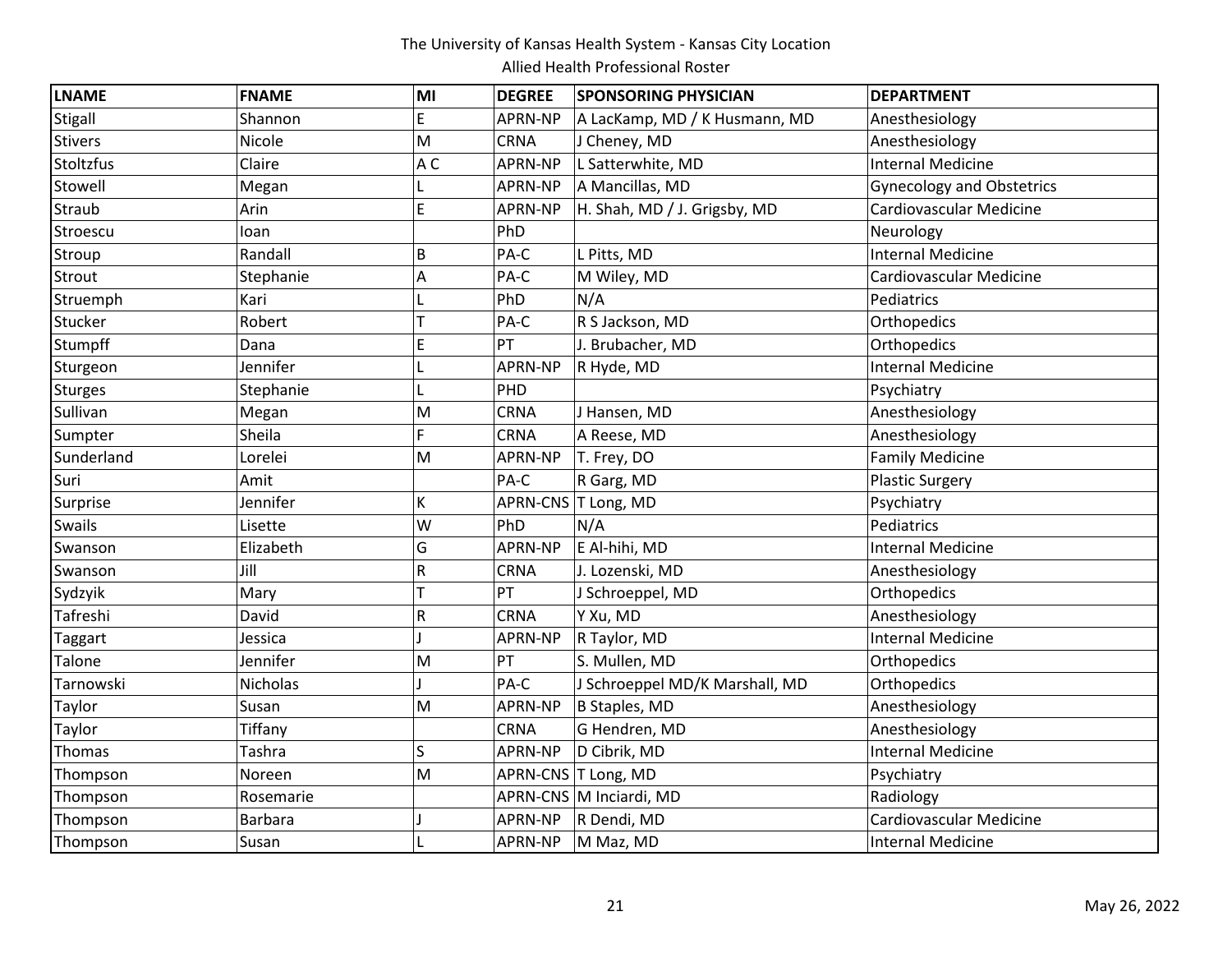| <b>LNAME</b>  | <b>FNAME</b>   | MI  | <b>DEGREE</b> | <b>SPONSORING PHYSICIAN</b>   | <b>DEPARTMENT</b>                |
|---------------|----------------|-----|---------------|-------------------------------|----------------------------------|
| Thompson      | Alexandra      | M   | PT            | S. Mullen, MD                 | Orthopedics                      |
| Thomsen       | Abby           |     | APRN-NP       | H Shah, MD                    | Cardiovascular Medicine          |
| Thorn         | Stephen        | Α   | CRNA          | S Lobell, MD                  | Anesthesiology                   |
| Thurston      | Jeana          | D   | APRN-NP       | S Yarlagadda, MD              | <b>Internal Medicine</b>         |
| Tibke         | Jill           | R   | APRN-NP       | J Kvapil, MD                  | Cardiovascular Medicine          |
| Tindall       | Alexander      | D   | <b>CRNA</b>   | J Hansen, MD                  | Anesthesiology                   |
| Todd          | Nancy          |     | APRN-NP       | R Taylor, MD                  | <b>Internal Medicine</b>         |
| Torkelson     | <b>Bailey</b>  | M   | <b>RD</b>     | M Parkhurst, MD               | <b>Internal Medicine</b>         |
| Torosyan      | Taylor         | A   | APRN-NP       | J McGuirk, DO                 | <b>Internal Medicine</b>         |
| Torrey        | Christina      | M   | APRN-NP       | P Saripalli, MD               | <b>Family Medicine</b>           |
| Tran          | Thuy-Van       | B   | APRN-NP       | T Frey, DO                    | <b>Family Medicine</b>           |
| Troutt        | Elizabeth      | A   | <b>RD</b>     | M Parkhurst, MD               | <b>Internal Medicine</b>         |
| Tuchek        | Samantha       | E   | CRNA          | J. Sweeney, MD                | Anesthesiology                   |
| Turek         | Lisa           |     | PA-C          | J Breth, MD                   | Anesthesiology                   |
| Turnbull      | Sarah          |     | APRN-NP       | E Braun, MD                   | Anesthesiology                   |
| Turner        | <b>Barbara</b> | R   | APRN-NP       | G Nickel, MD                  | <b>Family Medicine</b>           |
| Turner        | Erin           | A   | APRN-NP       | J McGuirk, DO                 | <b>Internal Medicine</b>         |
| Tuttle        | Margaret       | H   | PA-C          | R Korentager, MD / M Gray, MD | <b>Plastic Surgery</b>           |
| Twardowski    | Matthew        |     | <b>OD</b>     | T Whittaker, MD               | Ophthalmology                    |
| Van Daalen    | Elisa          | M   | APRN-NP       | V FrenchMD/EbersoleRobinsonMD | <b>Gynecology and Obstetrics</b> |
| Vandendaele   | Faye           | E   | APRN-NP       | M Ebersole-Robinson, MD       | <b>Family Medicine</b>           |
| Veal          | Stevani        |     | APRN-NP       | J McGuirk, DO                 | <b>Internal Medicine</b>         |
| Veazey        | John           | K   | PT            | S Mullen, MD                  | Orthopedics                      |
| Verbenec      | Shirley        | Α   | APRN-NP       | M Afaq, MD                    | Cardiovascular Medicine          |
| Vielhauer     | Charles        | Q   | APRN-NP       | S Berry, MD                   | Surgery                          |
| Waldron       | Zackary        | A   | <b>CRNA</b>   | M McCartney, MD               | Anesthesiology                   |
| Waldrup       | Deirdre        | M   | APRN-NP       | B Kelly, DO                   | <b>Internal Medicine</b>         |
| Wallace-Young | Kimberly       | Α   | PhD           | N/A                           | Psychiatry                       |
| Walters       | Sarah          | Α   | APRN-NP       | M Sheehan, MD                 | <b>Internal Medicine</b>         |
| Wank          | Hailey         | E   | APRN-NP       | K Porter-Williamson, MD       | <b>Internal Medicine</b>         |
| Ward          | Kathleen       | M   | APRN-NP       | B Staples, MD                 | Anesthesiology                   |
| Ward          | Tiffany        | Ann | APRN-NP       | J Sojka, MD                   | Orthopedics                      |
| Ward          | Tiffany        | A   |               | BGS (Autisr K Ellerbeck, MD   | Pediatrics                       |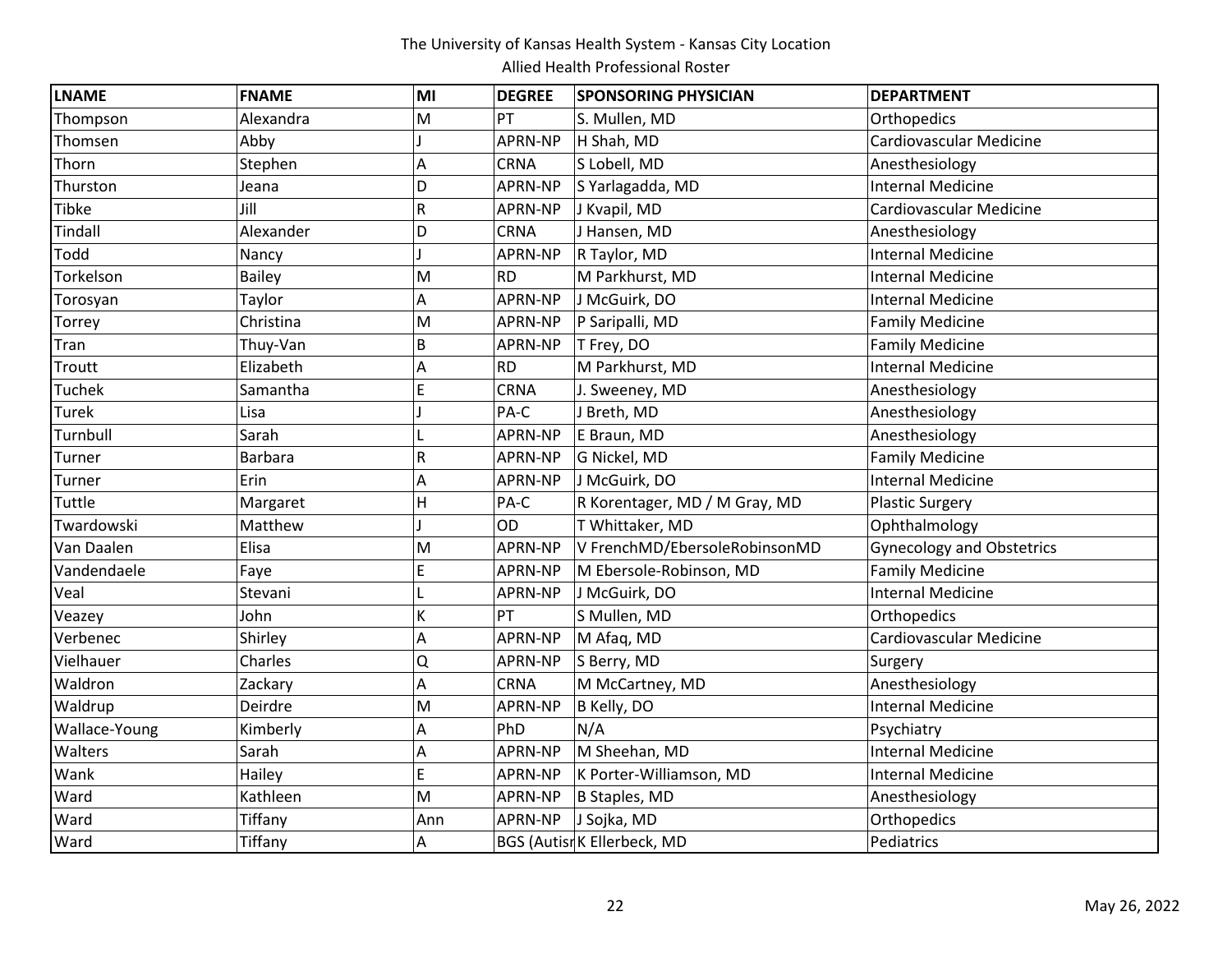| <b>LNAME</b> | <b>FNAME</b> | MI | <b>DEGREE</b>  | <b>SPONSORING PHYSICIAN</b> | <b>DEPARTMENT</b>                   |
|--------------|--------------|----|----------------|-----------------------------|-------------------------------------|
| Warren       | Rochelle     | Α  | APRN-NP        | S Yarlagadda, MD            | <b>Internal Medicine</b>            |
| Watts        | Jennafer     | A  | PA-C           | T Fox, MD                   | Orthopedics                         |
| Weaver       | Valerie      | K  | CRNA           | M Rockford, MD              | Anesthesiology                      |
| Welsh        | Lauren       | D  | CRNA           | L Kirk, MD                  | Anesthesiology                      |
| Wendland     | Maura        | W  | PhD            | N/A                         | Pediatrics                          |
| West         | Marion       | A  | <b>APRN-NP</b> | G Nickel, MD                | <b>Family Medicine</b>              |
| Whetstine    | Kia          |    | APRN-NP        | A Malik, MD                 | <b>Emergency Medicine</b>           |
| Whitlock     | Jaclyn       | B  | <b>APRN-NP</b> | C Brown, MD                 | <b>Internal Medicine</b>            |
| Whorley      | Alexandra    | N  | PT             | J Brubacher, MD             | Orthopedics                         |
| Wilburn      | David        |    | CRNA           | J Cheney, MD                | Anesthesiology                      |
| Wildy        | Jonathan     | M  | <b>CRNA</b>    | A Reese, MD                 | Anesthesiology                      |
| Williams     | Amanda       | K  | APRN-NP        | D Robbins, MD               | <b>Internal Medicine</b>            |
| Williams     | Amber        | M  | APRN-NP        | J McGuirk, DO               | <b>Internal Medicine</b>            |
| Williams     | Camille      | V  | APRN-NP        | T Frey, DO                  | <b>Family Medicine</b>              |
| Williams     | Lesley       | A  | <b>CRNA</b>    | M Purvin, MD                | Anesthesiology                      |
| Wilson       | Jessica      | N. | APRN-NP        | W Dunn, MD                  | <b>Internal Medicine</b>            |
| Wilson       | Joanne       | M  | APRN-NP        | J McGuirk, DO               | <b>Internal Medicine</b>            |
| Wilson       | Ludmila      |    | <b>CRNA</b>    | M Rockford, MD              | Anesthesiology                      |
| Winkler      | Katelyn      | R  | APRN-NP        | E Daon, MD / P Tadros, MD   | Cardiovascular and Thoracic Surgery |
| Winters      | Vanessa      | E  | PT             | J. Brubacher, MD            | Orthopedics                         |
| Wissing      | Genna        | A  | APRN-NP        | J. Brubacher, MD            | Orthopedics                         |
| Witt         | Marlee       | R  | APRN-NP        | J Butterworth, MD           | <b>Plastic Surgery</b>              |
| Wohletz      | Paul         |    | APRN-NP        | Y Reddy, MD                 | Cardiovascular Medicine             |
| Wood         | Katherine    | M  | APRN-NP        | B Comfort, MD               | <b>Internal Medicine</b>            |
| Wood         | Trisha       | Α  | <b>RD</b>      | M Parkhurst, MD             | <b>Internal Medicine</b>            |
| Wren         | Madalyn      |    | APRN-NP        | R Pluenneke, MD             | <b>Internal Medicine</b>            |
| Wright       | David        |    | CRNA           | J Breth, MD                 | Anesthesiology                      |
| Yearout      | Kelli        | Α  | CRNA           | J Breth, MD                 | Anesthesiology                      |
| Zerener      | Sydney       | D  | CRNA           | A Reese, MD                 | Anesthesiology                      |
| Zerr         | Adam         |    | APRN-NP        | M. Scott, DO                | <b>Family Medicine</b>              |
| Zimmerman    | Rachel       | M  | APRN-NP        | M DeRuyter, MD              | Anesthesiology                      |
| Zimmerman    | Gina         | C  | OT             | J. Brubacher, MD            | Orthopedics                         |
| Zimmerman    | Kelsie       | M  | PA-C           | B Wise, MD                  | Orthopedics                         |